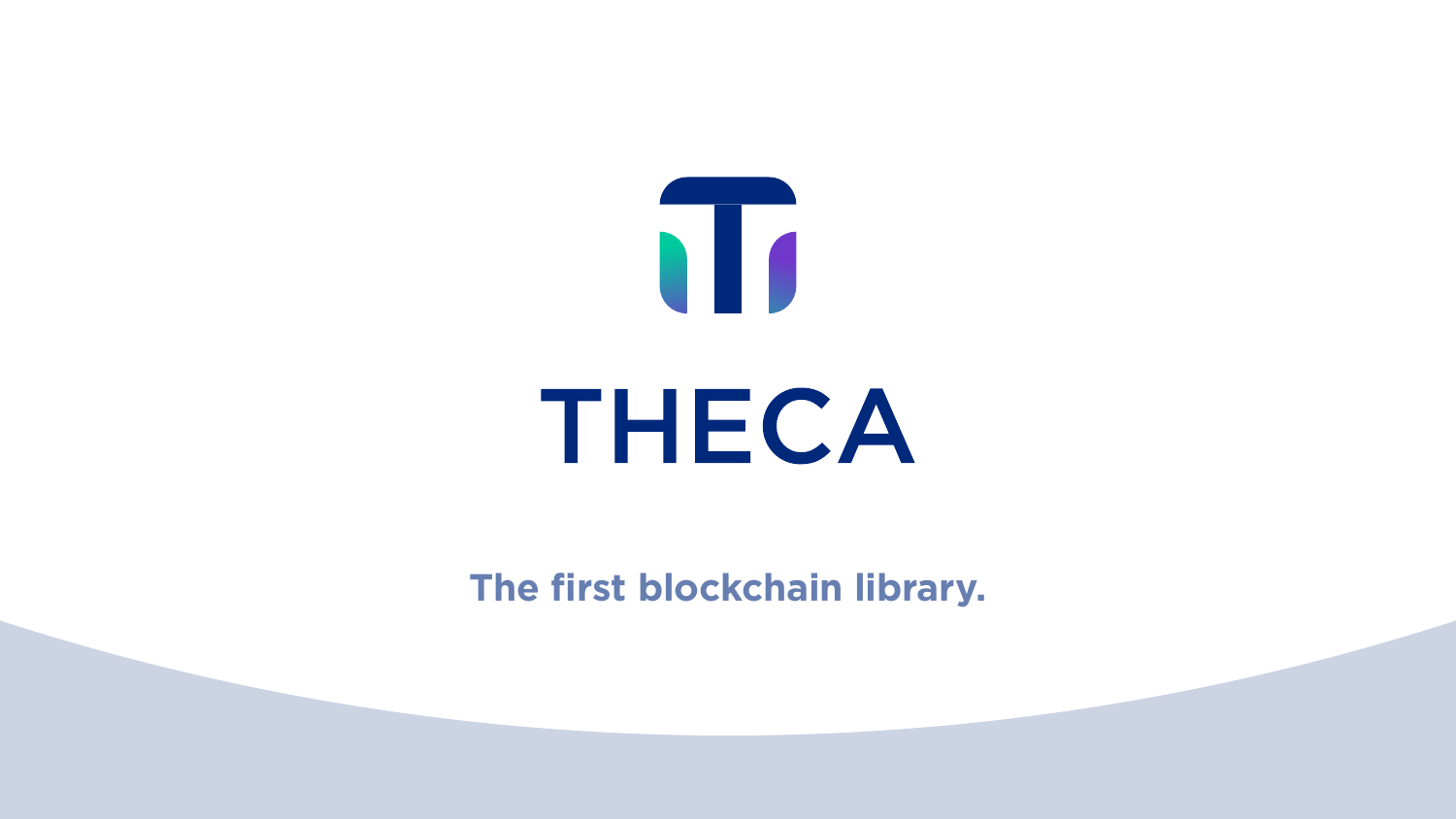# 

# **I have always imagined " that Paradise will be a kind of library."**

**Jorge Luis Borges**  Argentine writer (1899-1986)

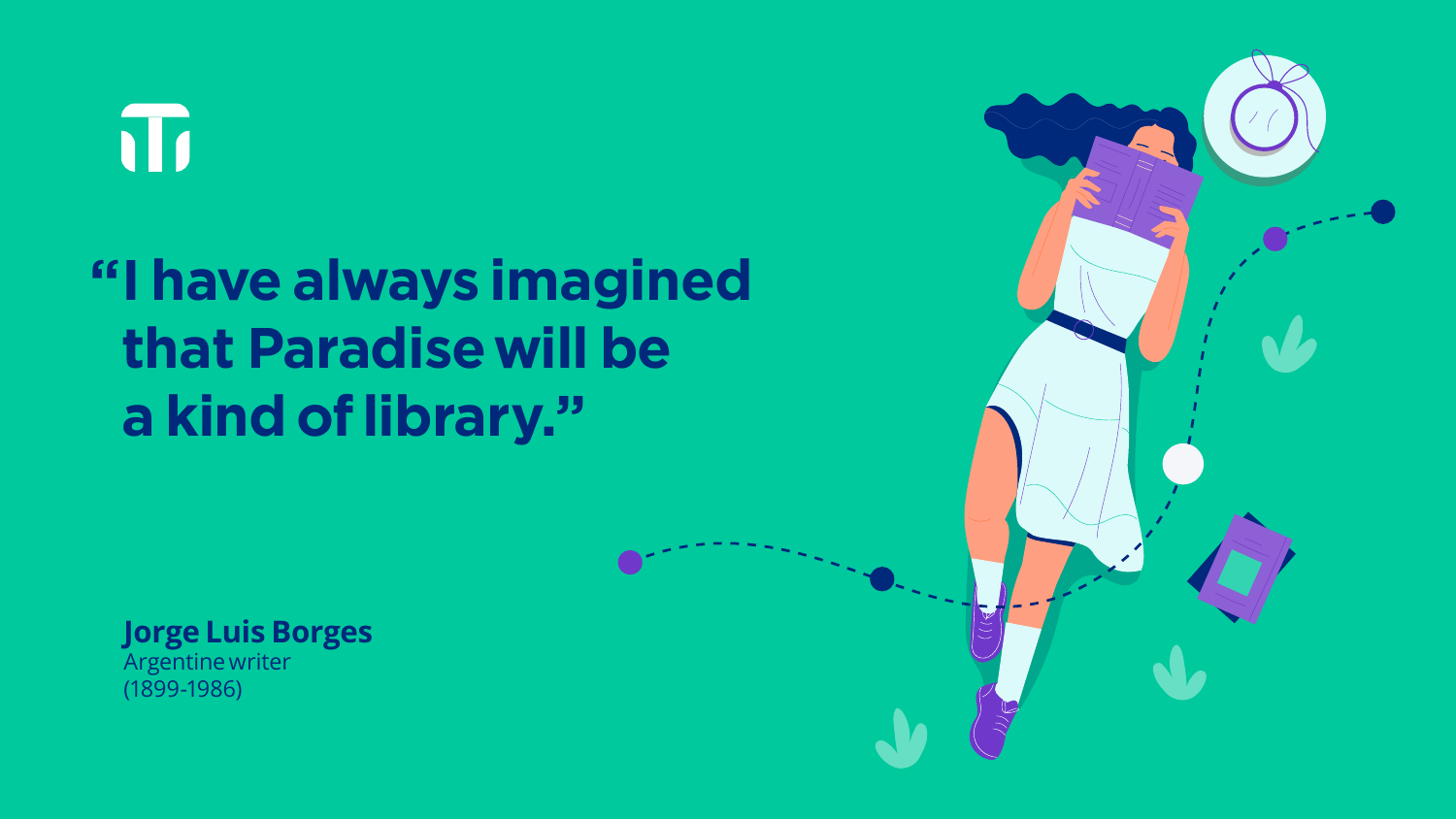# **Changing the literary industry**

**Political, economic, cultural and social problems restrict access to knowledge in some parts of the world, which is why Theca wants to eliminate this gap, making knowledge globally accessible.**

Theca ecosystem, based on blockchain, is designed to protect and promote the copyright of all works that can be kept in a physical library.

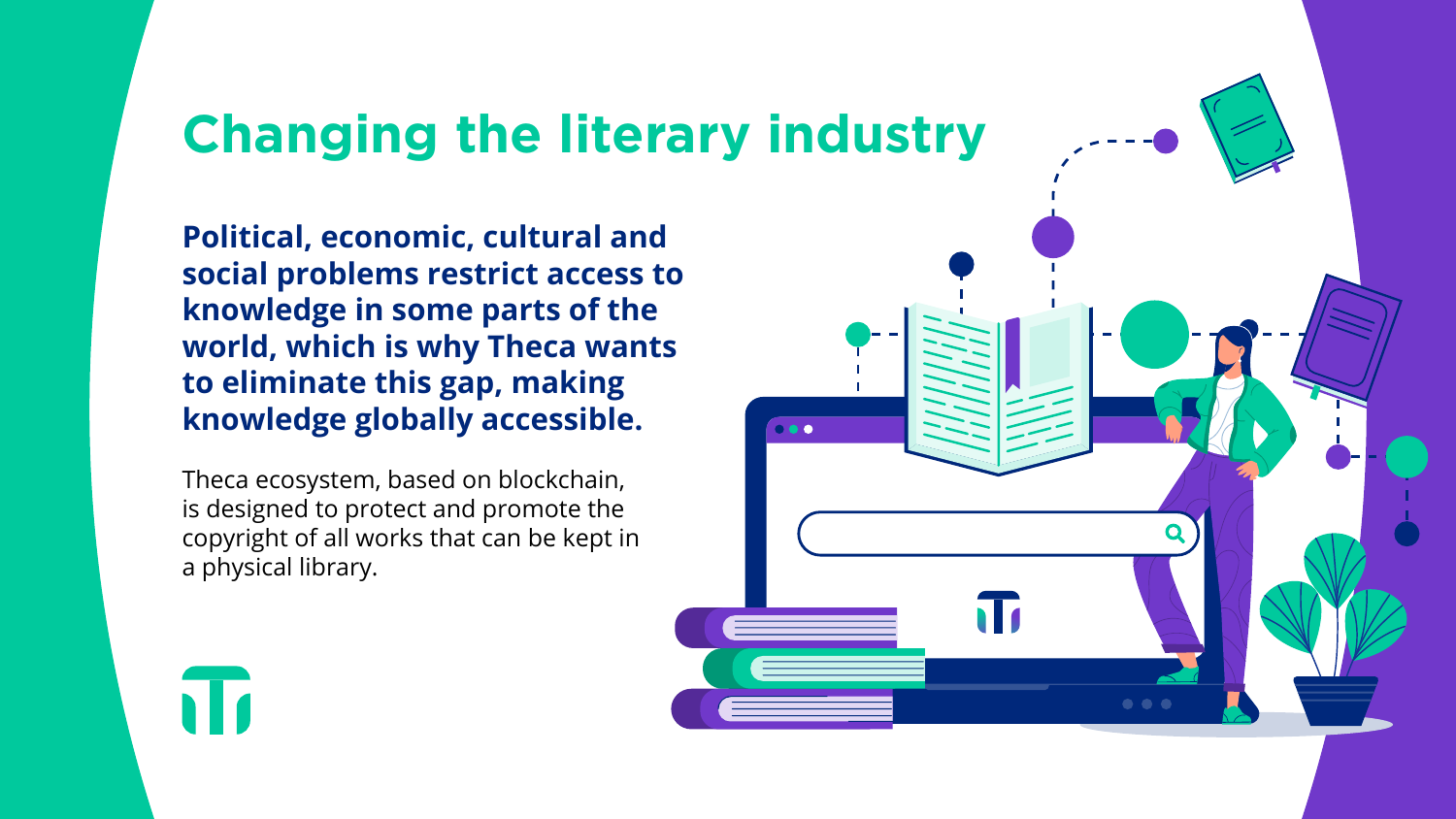## **Our vision**

To give to everyone the opportunity to have access to knowledge without having to meet any type of requirement.



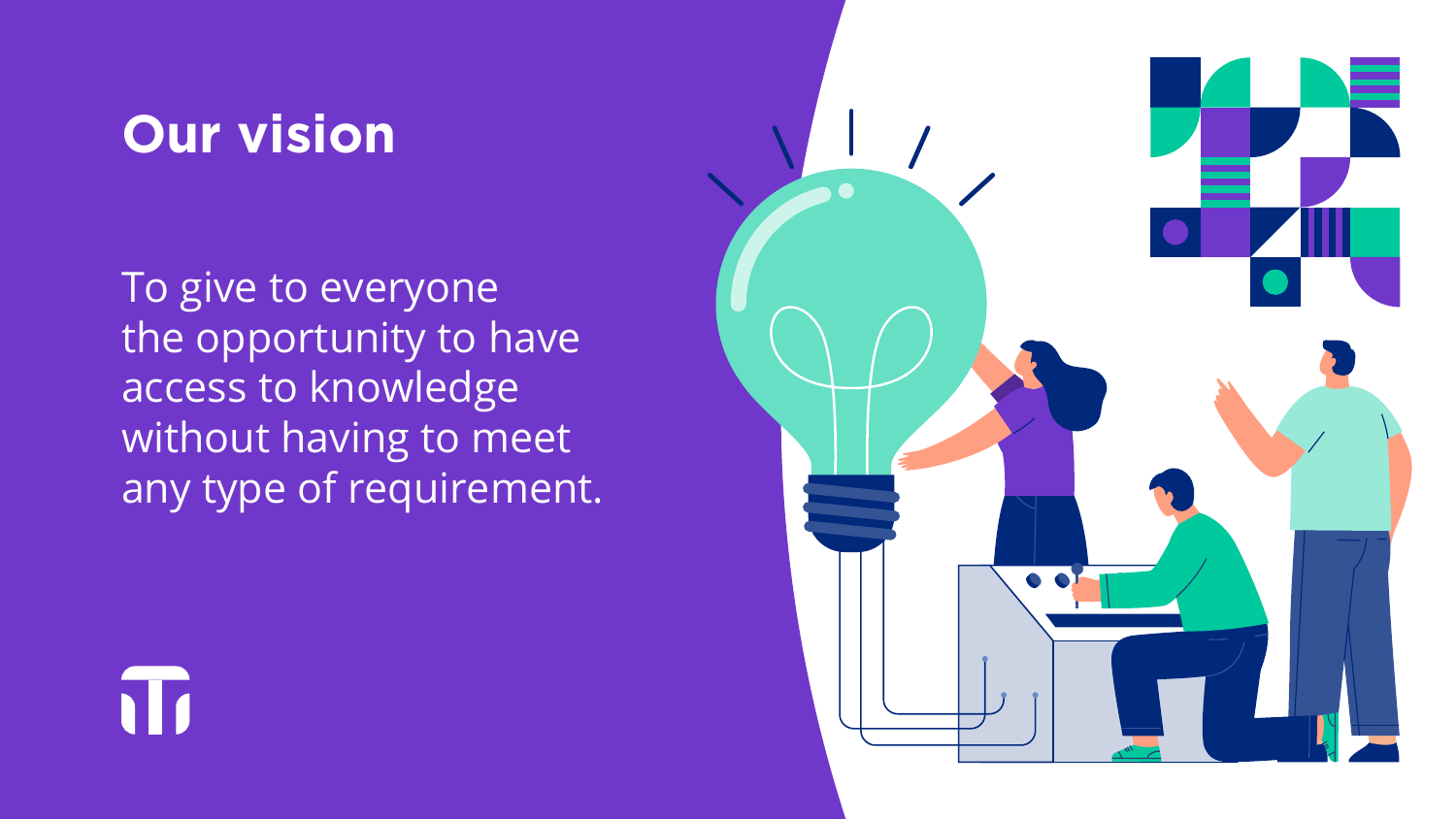

# **We have a mission**

Our mission is to **preserve, spread and promote knowledge** without geographical limits and protect the copyright and the ownership of the works. NT.

 $\boldsymbol{\omega}$ 

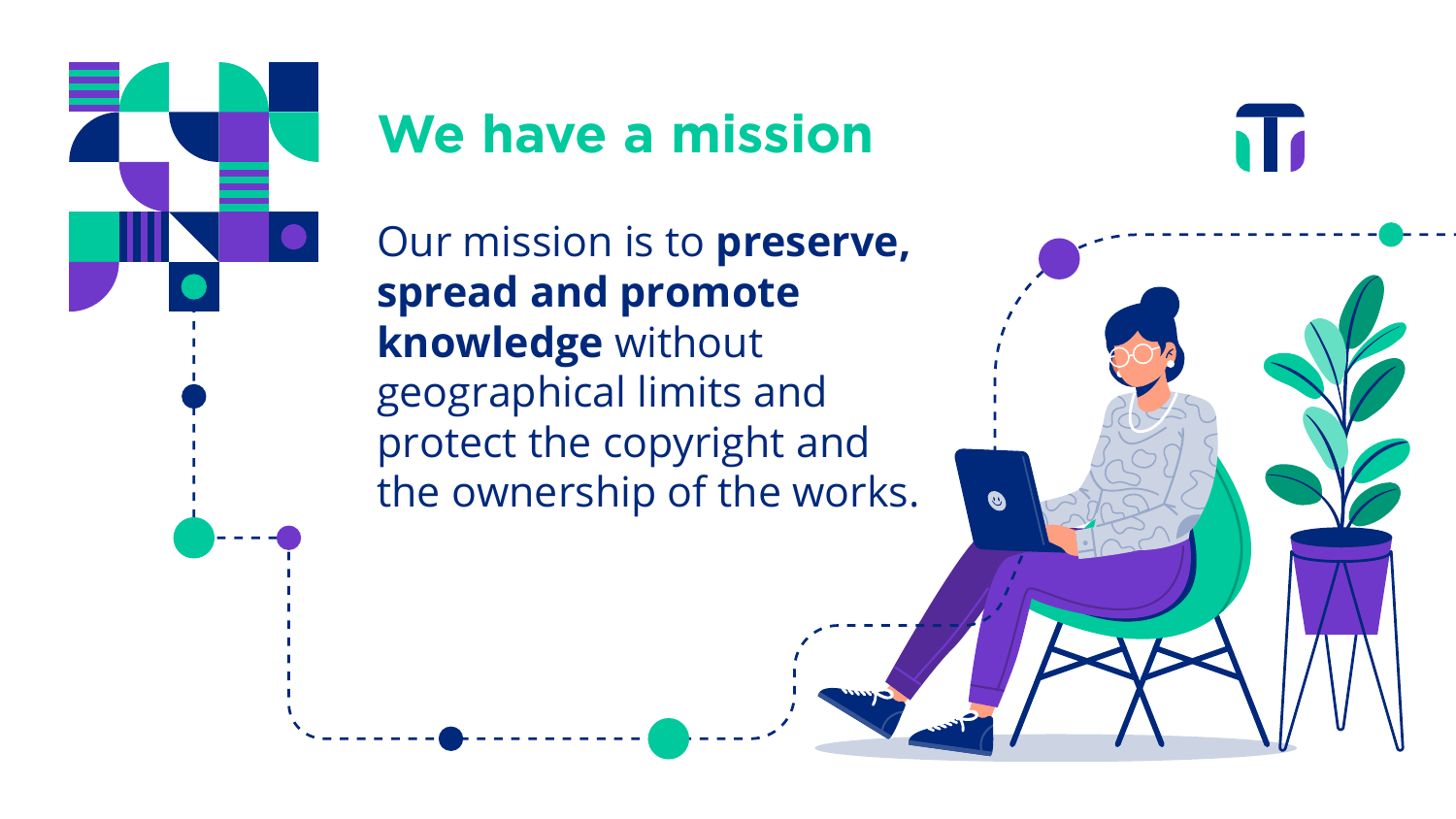Theca's decentralized ecosystem will provide the community of authors, readers and publishers with an intermediary-free literary environment that will become the industry benchmark and will help authors with the attribution, distribution and monetization of

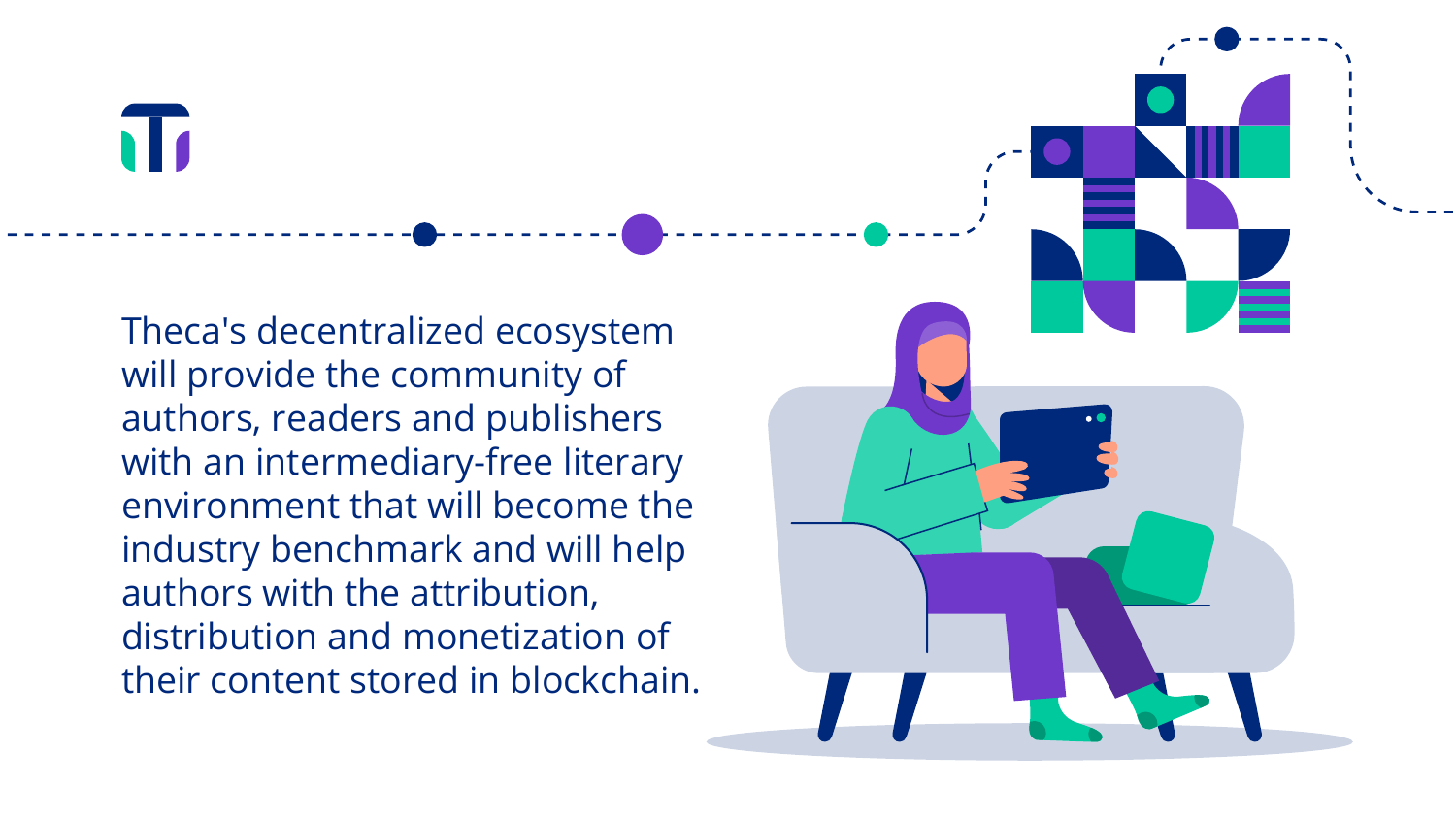

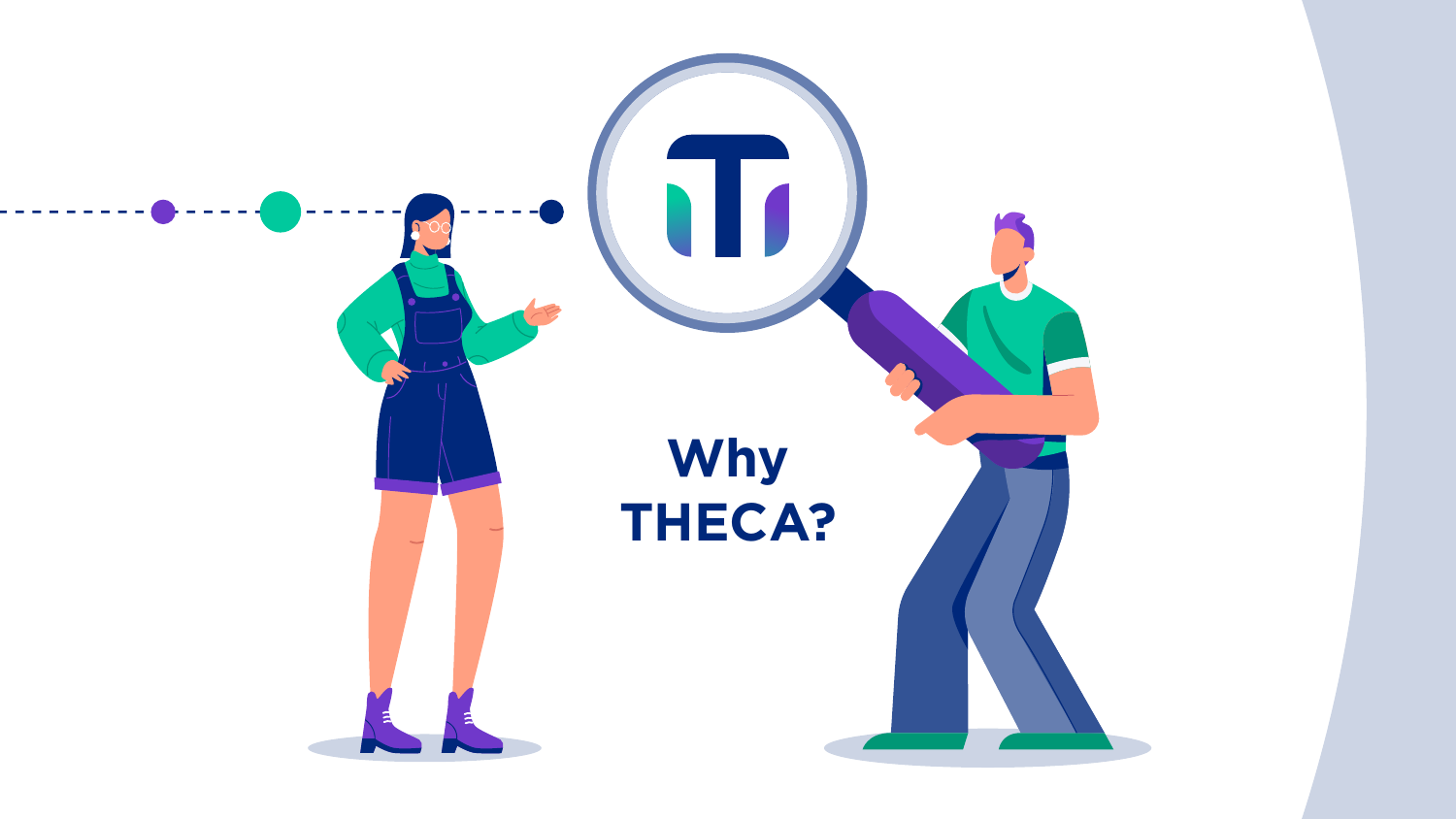

# **To PROTECT**

The authors' work is precious for humanity, but it is not always protected and it is hardly accessible to anyone. Theca wants to give all authors a place to freely express their art, protecting **copyright**, breaking the chains of censorship and simplifying the publication of new works, without further intermediaries. The **blockchain** will serve as a register of the works archived, which recognizes the real **authorship** of each publication.

**Smart contracts** protect copyright and automate the online sale of creative works, prevent the distribution of works without the author's consent and eliminate the risk of unauthorized copying. Theca improves author monetization, promoting greater visibility and creative freedom.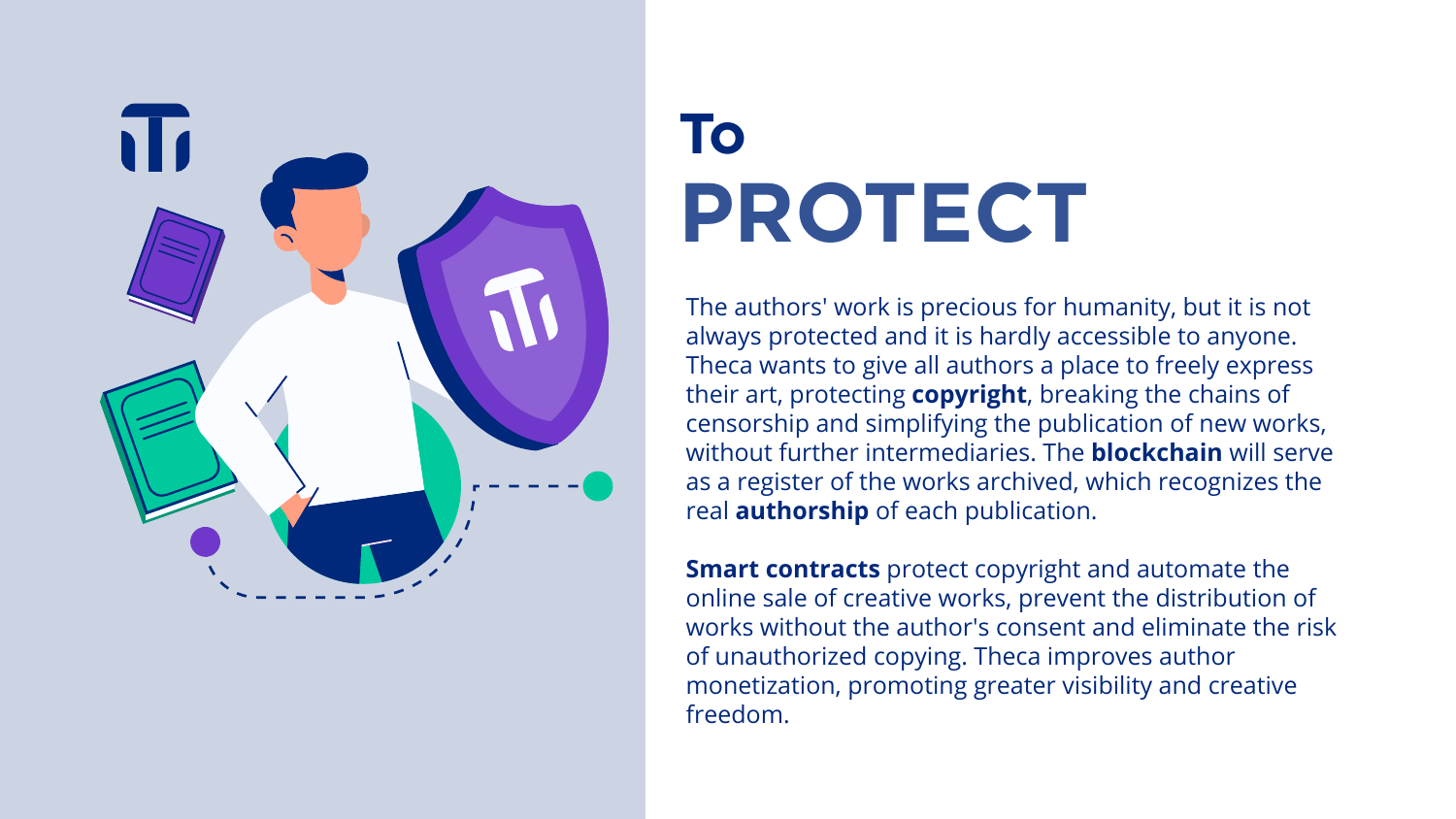Theca is the **decentralized project** that aims to spread knowledge, without geographical, linguistic or cultural limits, by connecting the **literary industry** to the innovative world of blockchain and decentralization. Theca overcomes prejudices related to sex, sexual orientation or social status and eliminates socio-political obstacles, reaching disadvantaged categories and ethnic groups who have poor access to education. Through blockchain technology and the **peer-to-peer**  system, it is possible to overcome barriers and filters that, in many countries, have limited the access to the web.

A real **ecosystem** that puts authors and readers in direct contact and reaches realities that were previously inaccessible. Knowledge becomes inclusive.



# **To SPREAD**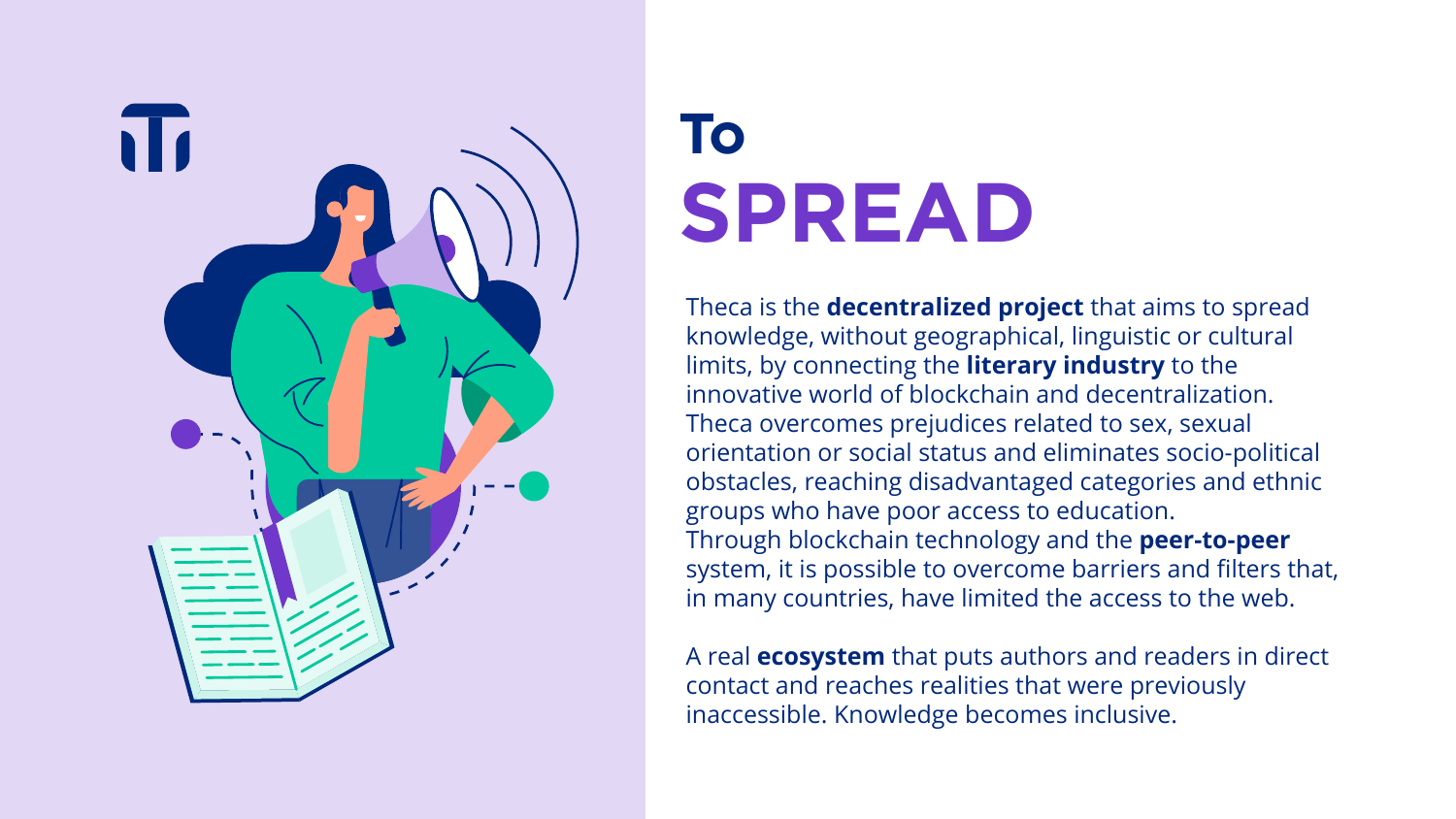Thanks to the **sharing economy**, Theca supports copyright by facilitating direct interactions between the parties with immediacy, speed and traceability and eliminating intermediation. The THECA token, present within the ecosystem, will be used to create a real economy to support the author and the projects of cultural and social institutions, simplifying the interlibrary economy and the promotion of works lending.

A single currency for the economy of copyright and for the spread of works. Authors, publishers and users will be able to receive the right remuneration and create partnerships in support of cultural initiatives without having to incur in unnecessary intermediation costs and bureaucratic waiting.



# **To PROMOTE**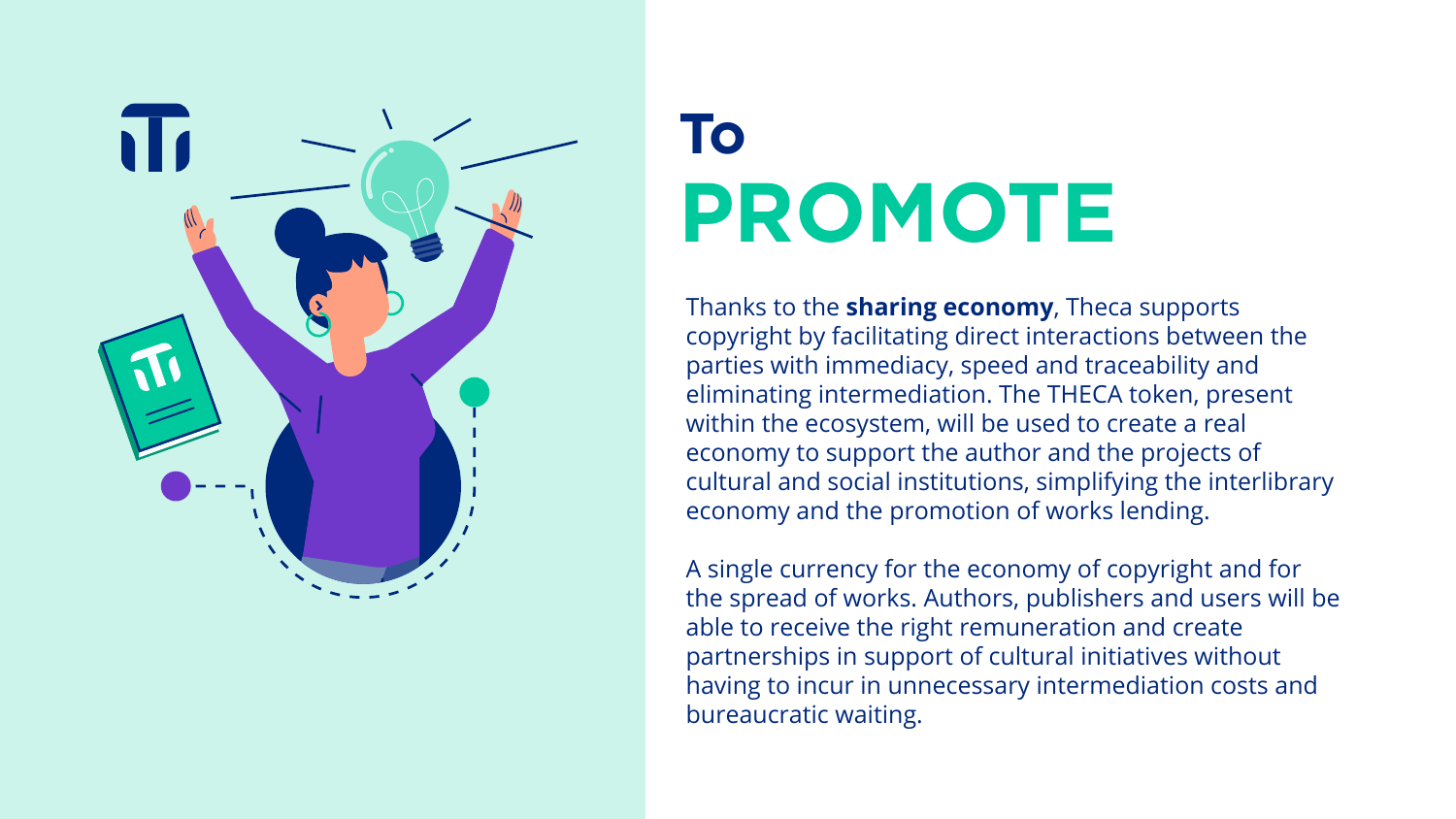The idea of spreading and protecting copyright paves the way for Theca, the first blockchain library. Our core team is put up quickly and the structure of the

After months defining goals and elaborating technical market analyzes, the THECA Token is published on the Main net of Solana.



It is time to make Theca known to the world, gathering support. The Theca project, the website and the communities of Telegram, Discord, Twitter and Instagram are made public.



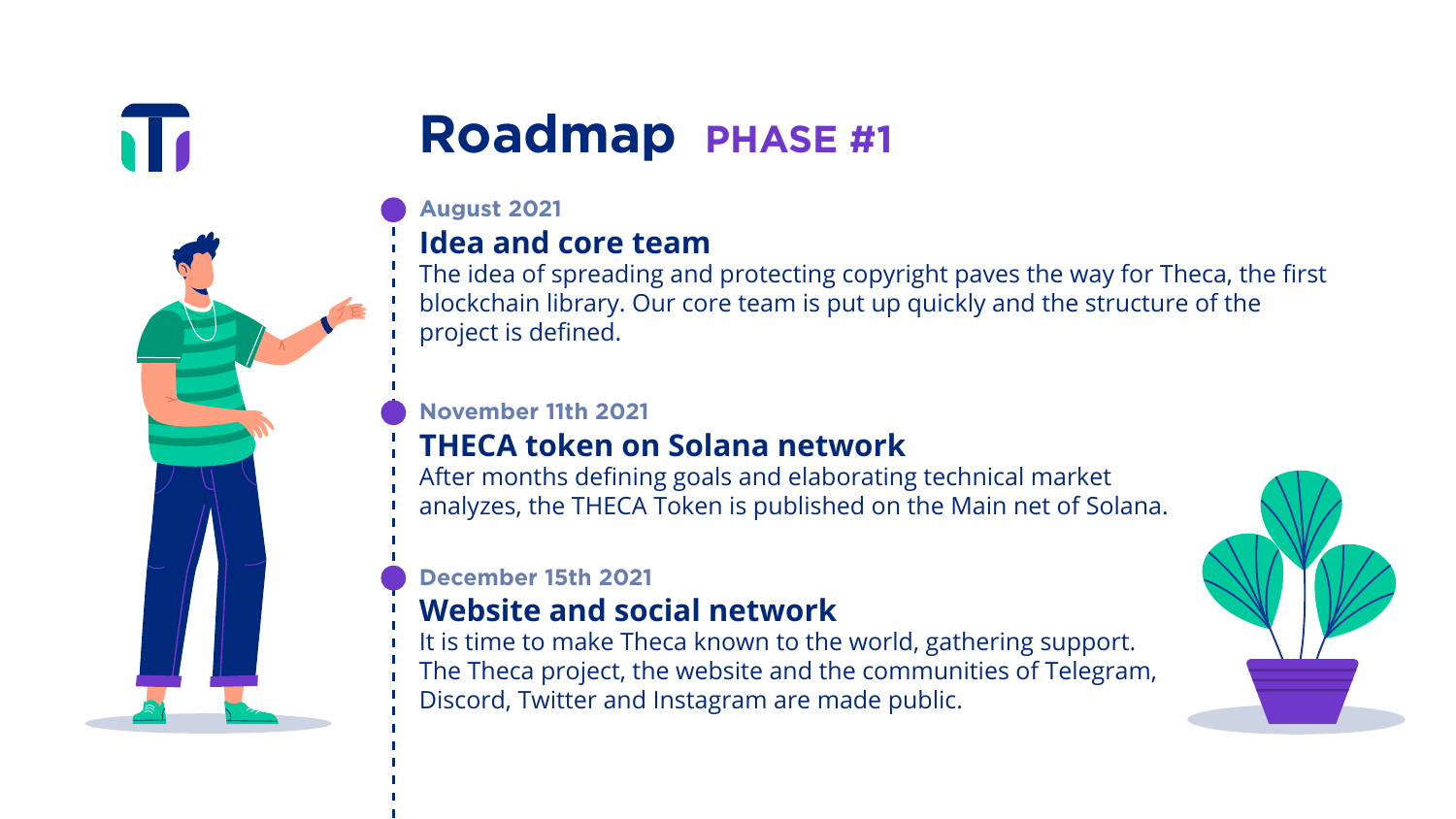

**December 17th 2021**

**Liquidity pool**

Liquidity Pools are created within the Solana ecosystem (Orca and Raydium, etc..) and THECA can be exchanged via Swap. Subsequently, the Theca swap will be made public directly on the website.

**December 20th 2021 Airdrop & Lottery** It is time to make Theca known to the world, gathering support. The Theca project, the website and the communities of Telegram, Discord, Twitter and Instagram are made public.

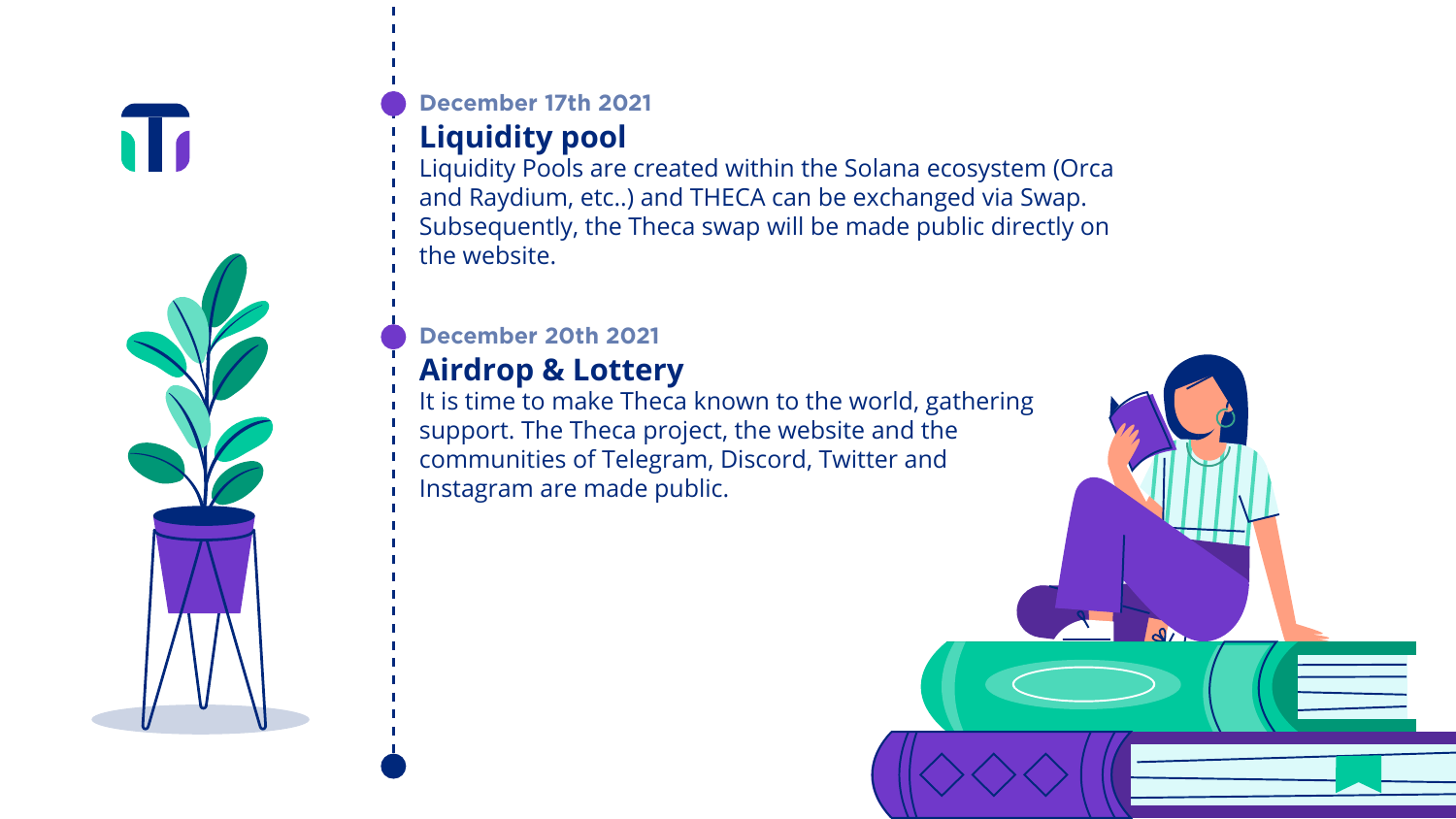## **January 2022**

### **Private Sale**

To feed the liquidity pool, a private sale is set up. It can only be attended by invitation. We are looking for new investors who believe in the project and in the cultural initiatives linked to Theca.

### **January 2022 DAO**

To keep decisions and actions transparent, Theca establishes its own DAO. The rules imposed by the code that constitutes the smart contract, are publicly verifiable by everyone. Decisions and actions are taken by the entire community, in total alignment with Theca's values: transparency of financial transactions within the public register, the concept of democracy, non-exclusion of the individual, privacy and anonymity, voluntary participation and collaboration.



# **Roadmap PHASE #2**

### **February 2022**

## **Whitepaper**

The entire project developments and ideas in support of the Theca ecosystem are ordered, described and defined in our official technical document. The White Paper will be our instruction manual and will be published promptly with each release.





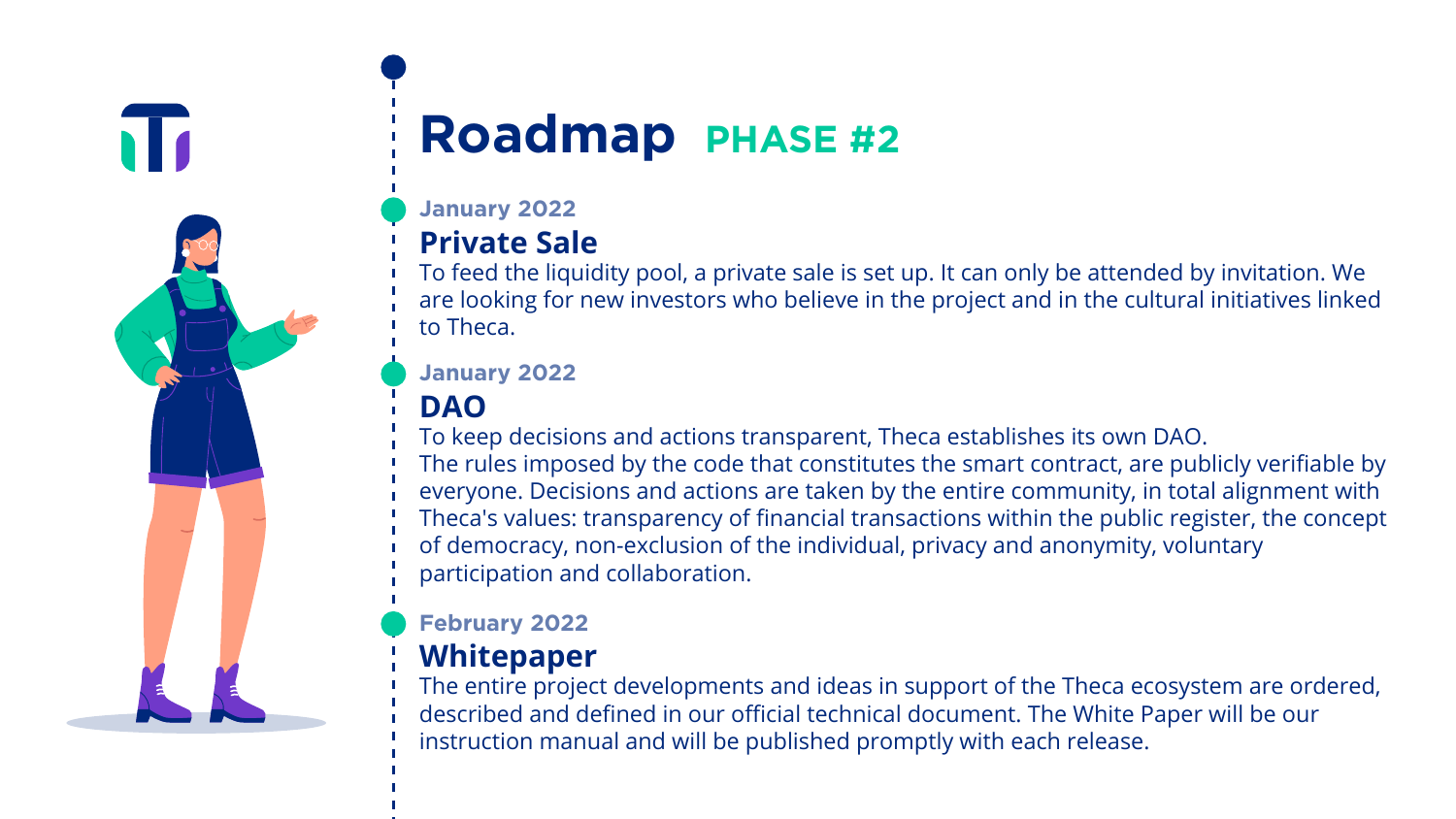The Theca project is ready to be listed on the major Exchanges. A new economy is created based on the exchange of Theca with other crypto coins or stable coins. The first step of the

The official Theca Wallet is created for Token and NFTs holding and for the authentication and operation of the ecosystem. Consultation, creation and sharing of works. The wallet is a part of the project that brings the user closer to the new Web3.



The decentralized application published in the Theca ecosystem allows everyone to take advantage of the archived content. It is possible to create new works and establish new collaborations between authors, publishers and users. A new way to create, study and





The processing phase begins. Our system starts to archive and protect the works and the publications that are proposed by our team, community, partners and publishers.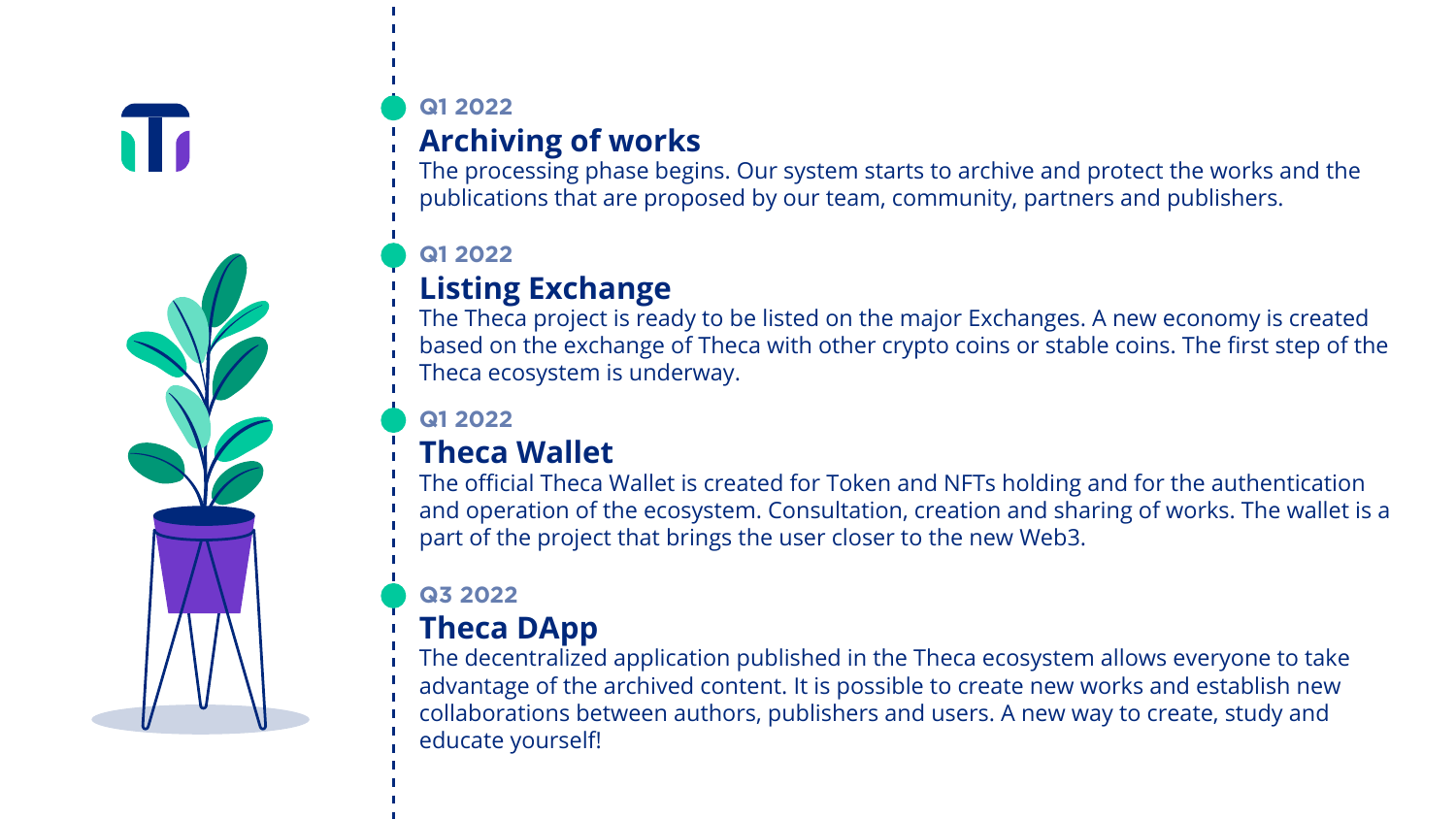

## **Q3 2022**

**Theca sharing economy**

The economy within the Theca DApp occurs through the use of our token. A method for the exchange between authors, publishers and users, who will be able to receive the right commission and create new inter-collaborative cultural initiatives, without having to run into unnecessary intermediation costs and waits.

## **Q4 2022**

**Theca Spread Program**

In order to make the Theca project known, an Ambassador program is created and launched, in collaboration with publishers, such as libraries, cultural associations and local initiatives. Official Theca meetups will be organized, with the aim of feeding the ecosystem, presenting the project to new authors and supporting the various initiatives.

**Q4 2022**

**Global partnership** Launch of partnerships to promote the Theca project.

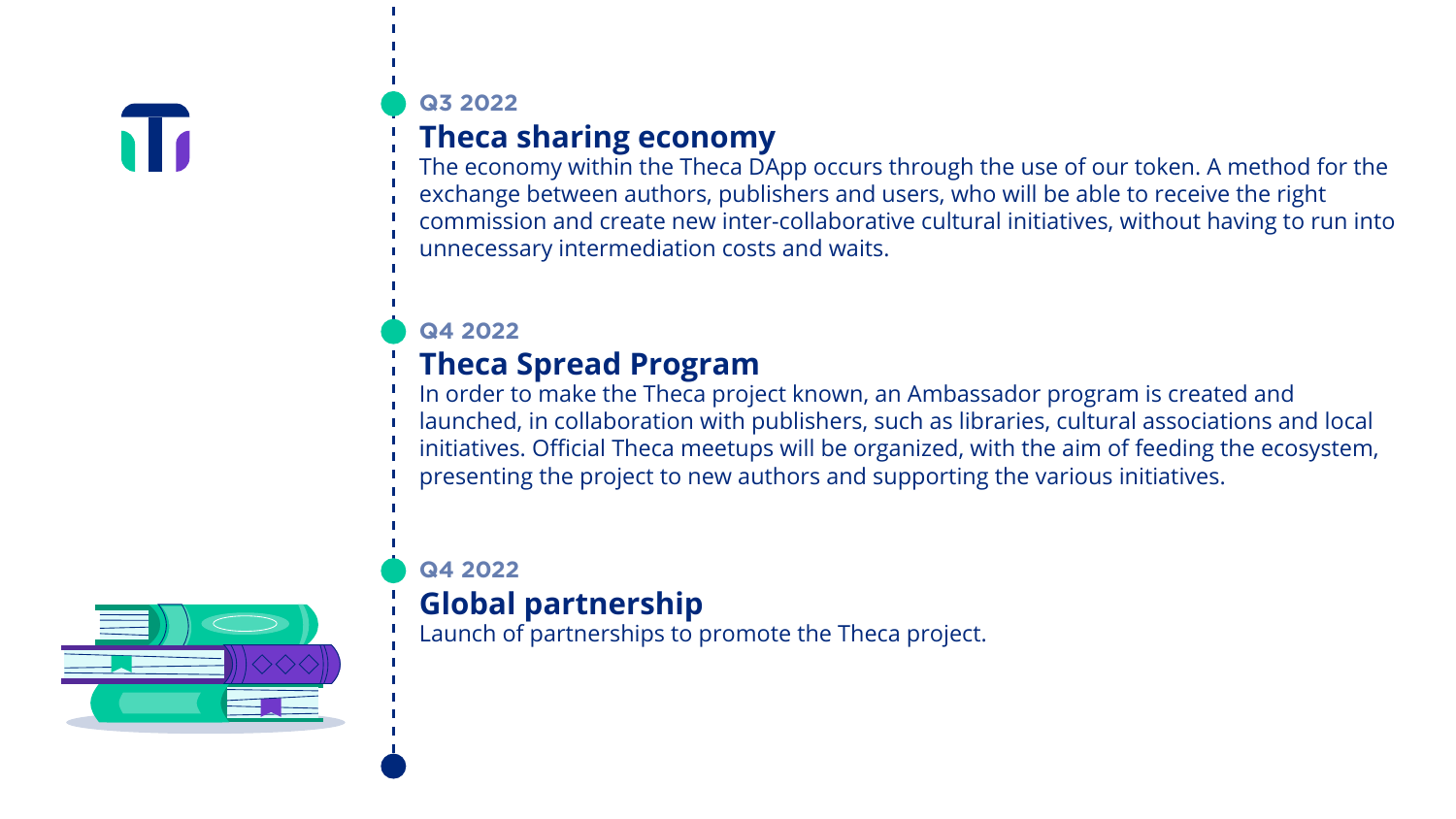### **Q1 2023**

## **Theca Beta blockchain**

The first version of the Theca proprietary blockchain is published. This phase of the project will allow a more rapid expansion and diffusion of data archiving.

### **Q2 2023**

## **Theca Main blockchain**

One year after the official launch of the project, the community and the team are ready to publish the Main Network blockchain. Theca needs a proprietary blockchain to implement new unique features and functionalities to continue developing the project.

### **Q3 2023**

## **Community fundraising**

The main feature of the Theca project is the promotion of knowledge and initiatives that will help spread culture and literacy. Theca will promote fundraising initiatives, making available part of the accumulated Theca token fees to support and finance the projects proposed and voted on by the community.



# **Roadmap PHASE #3**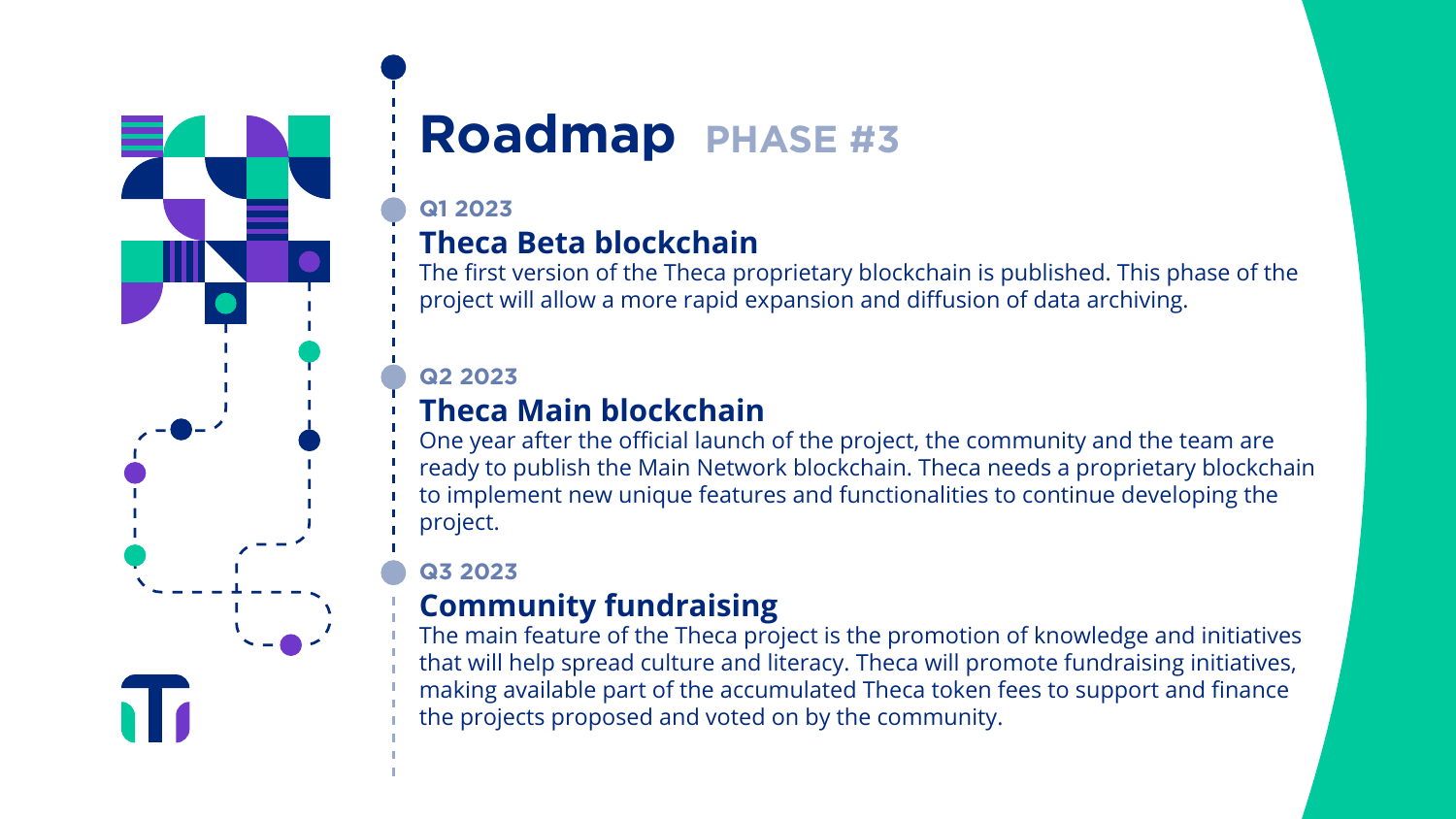The acronym **DAO** (Decentralized autonomous organization) is for an organization whose activity and executive power are obtained and managed through codified rules using smart contracts. For this reason, **transparency**, **traceability** and **democracy** are the main features of this organization. Both DAO financial transactions and the program rules are stored in a blockchain-type database.

A decentralized autonomous organization is defined as the ability of a blockchain technology to provide a digital and secure ledger, which keeps track of financial interactions, fights against forgery using a trusted "timestamp" and stores all information in a decentralized way.





## **DAO**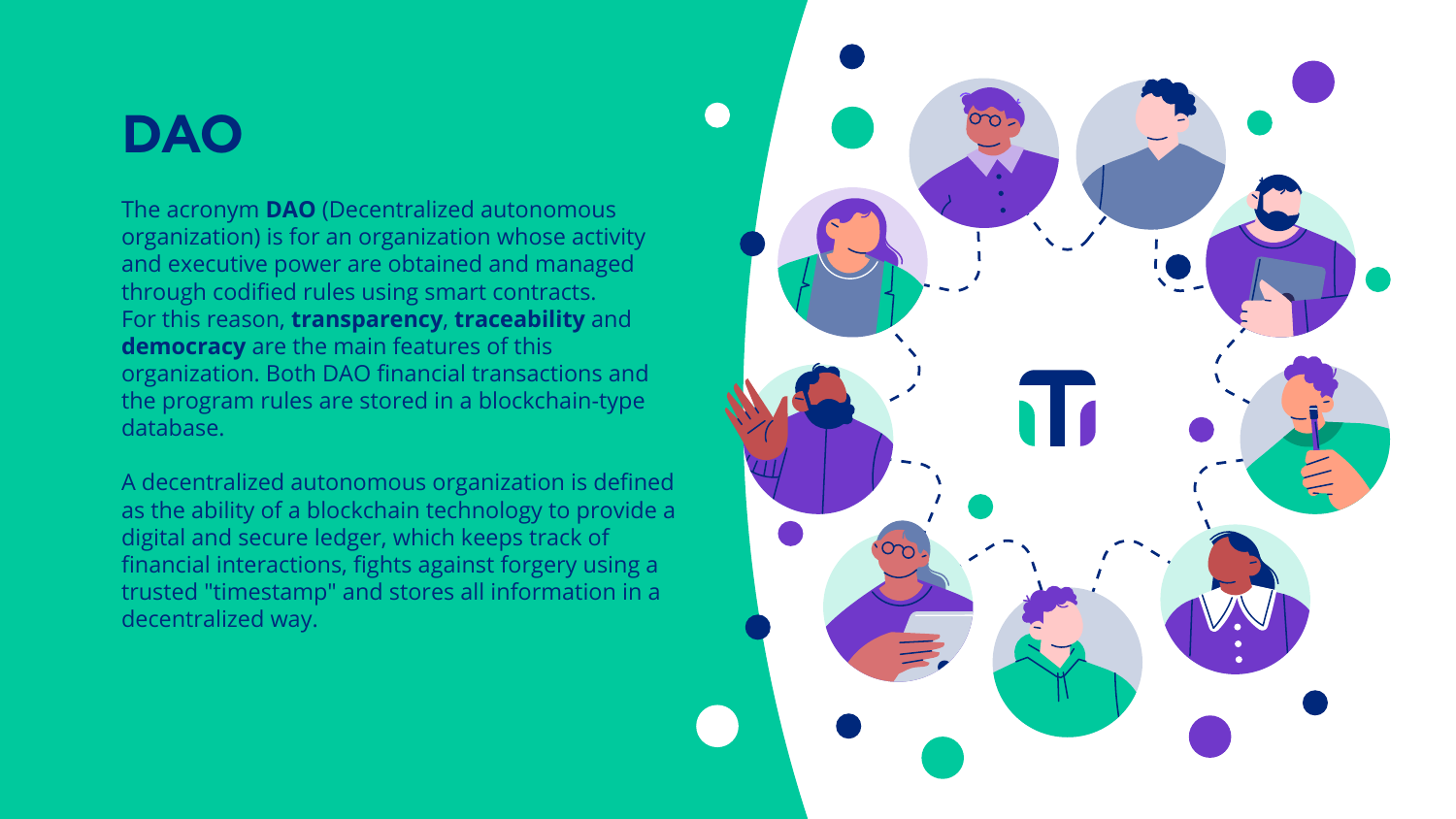# N

Theca DAO is a community-run, community-governed protocol. Proposals are presented by Theca Council Members (maximum 9 members). If the proposal is supported by at least two other Council Members it will pass to the vote of the entire Council, or it will be voted by all the holders who have a minimum amount of THECA defined within the rules of the DAO program. The actions that can be voted on will be:



![](_page_17_Figure_10.jpeg)

### **Proposals for changes**

- **Updates**
- **Use of resources such as wallets and assets**
- **Treasury revenue allocations and distribution**
- **Protocol and app fees**
	- **Proposals for the operation of the Dapp Theca**
	- **New ways of voting**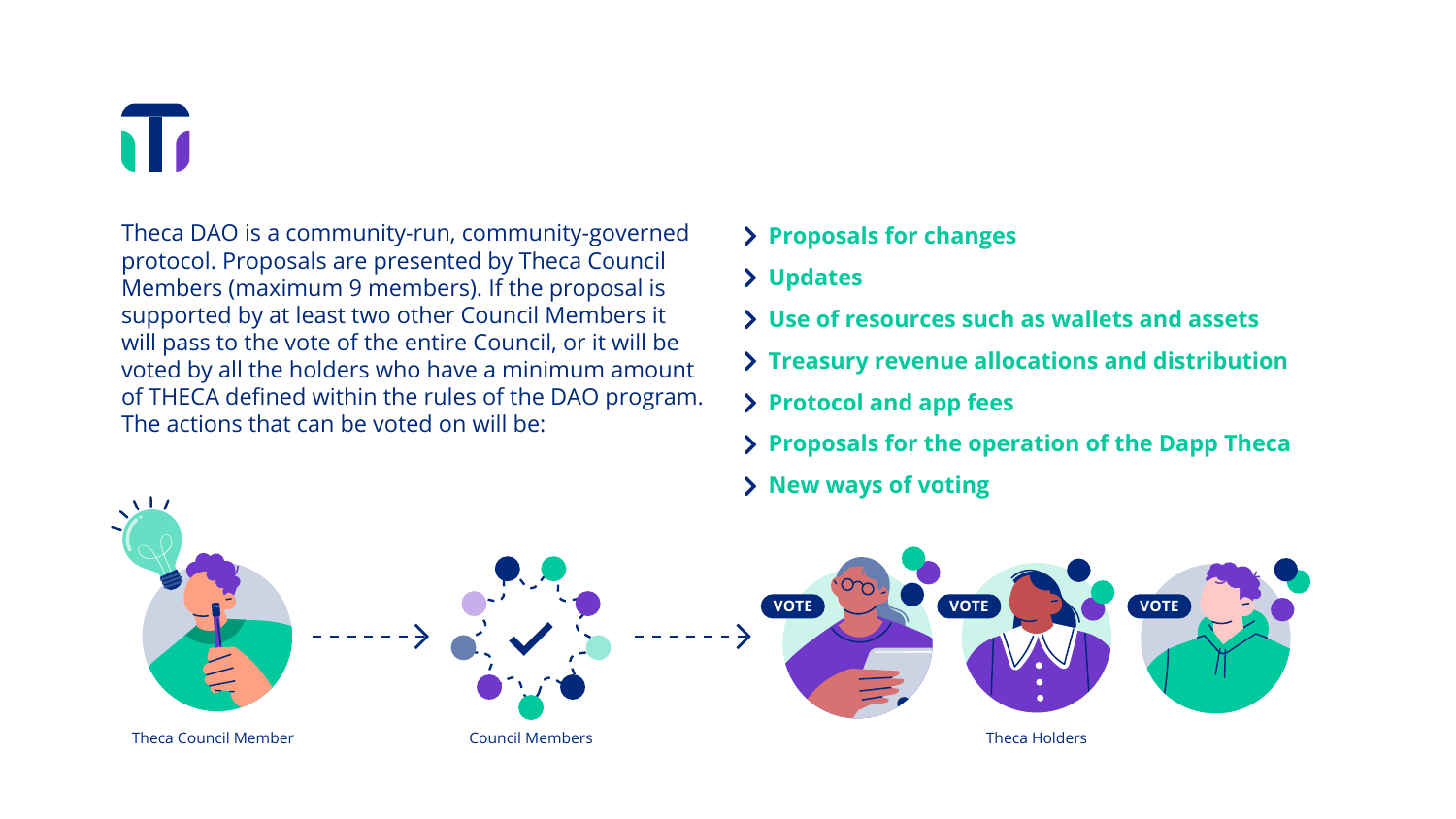# T

# **The only thing " that makes sense is to strive for greater collective enlightment".**

![](_page_18_Picture_2.jpeg)

![](_page_18_Picture_3.jpeg)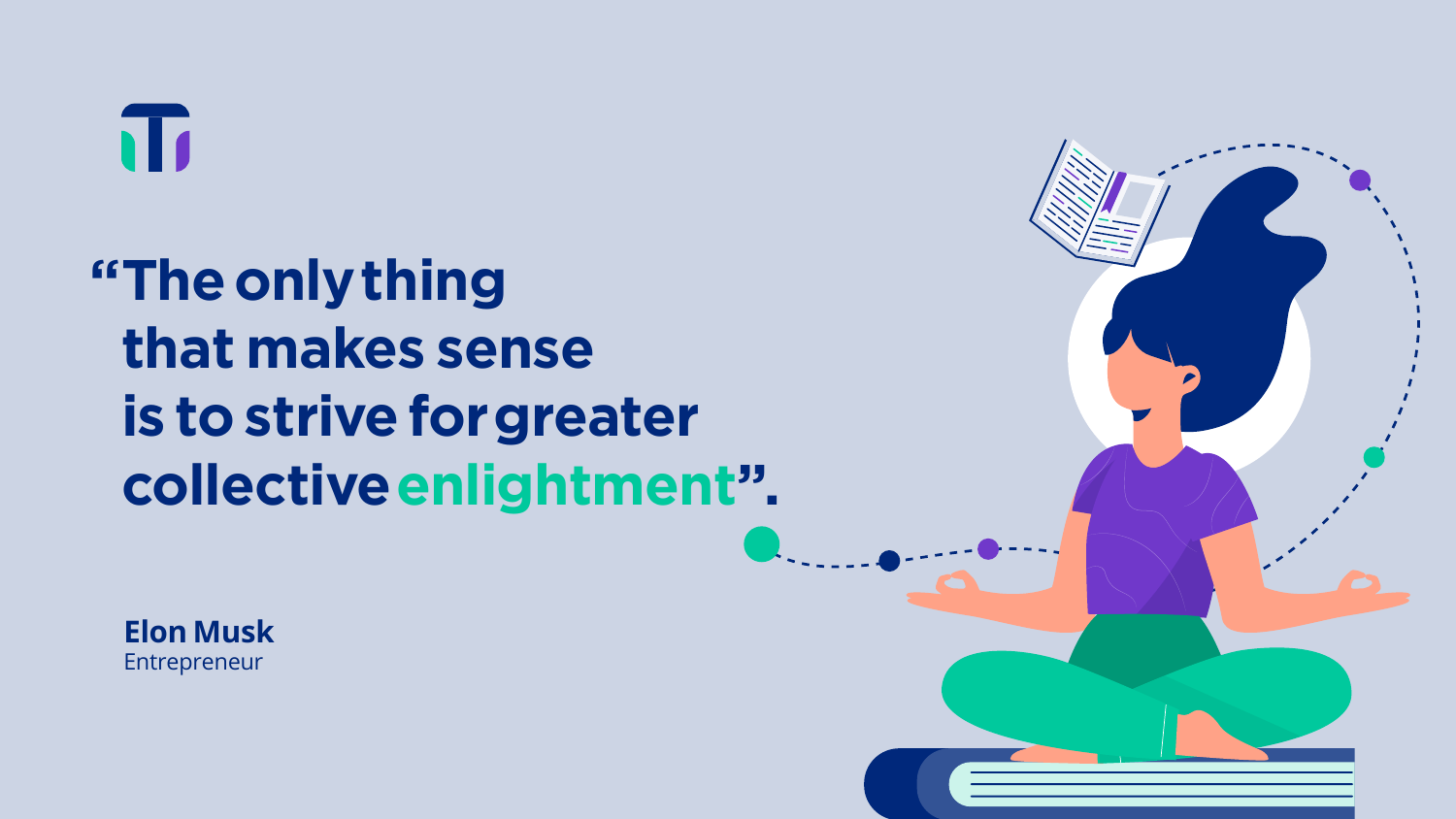## **Tokenomics**

Community **60%**

Reserve **5%**

Rewards & Airdrop **6%**

Founders **9%**

Private sale **10%**

Team & Dev **10%**

**Fixed Supply** 10,000,000,000

**Address** D3cm6WRnyBct3p7vFqyTt2CaynsGPuVQT2zW6WHSTX6q

![](_page_19_Picture_14.jpeg)

**Decimal** 6

## THECA is a Token of the Solana blockchain.

![](_page_19_Picture_2.jpeg)

![](_page_19_Picture_3.jpeg)

**Distribution**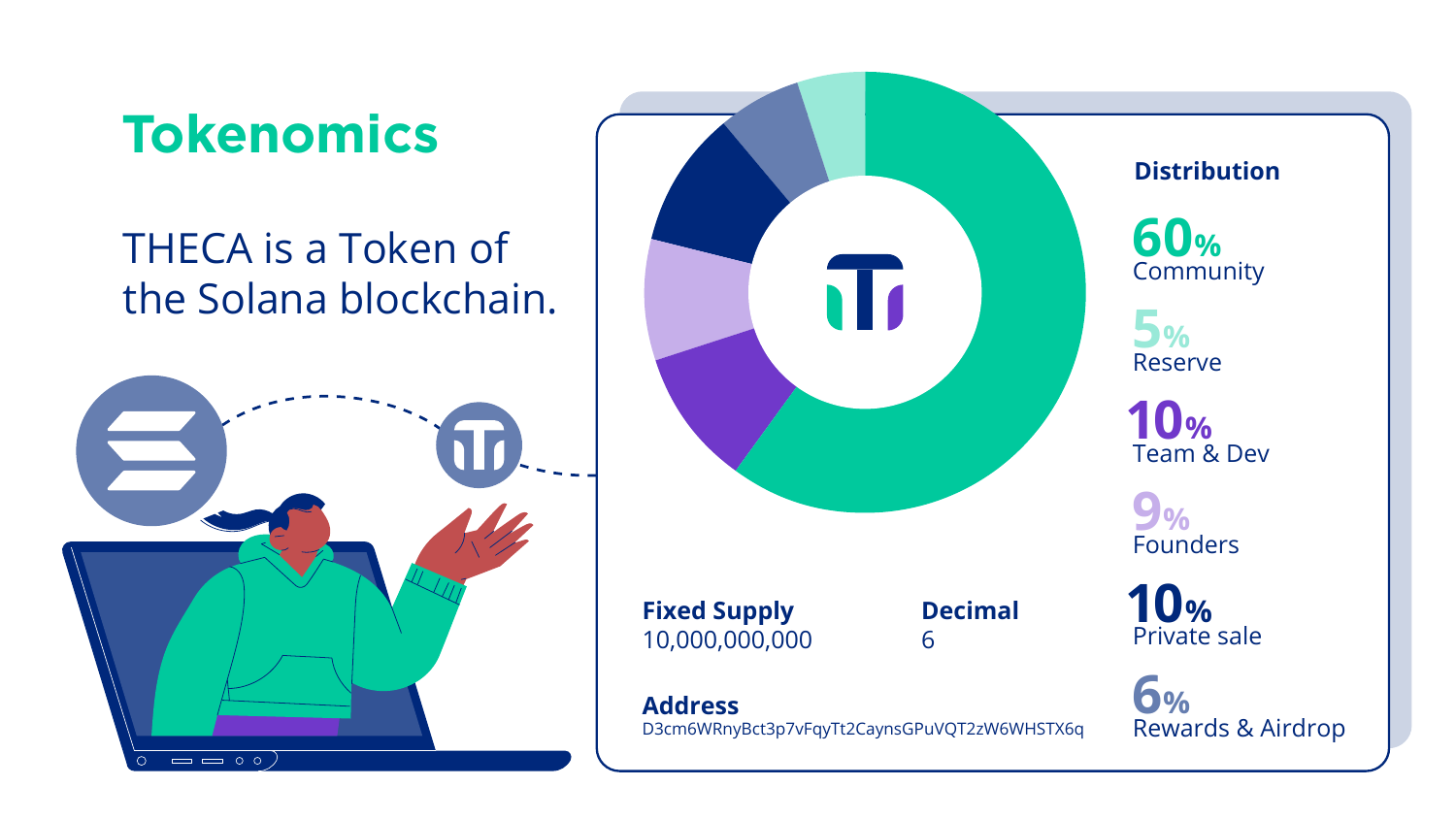![](_page_20_Picture_0.jpeg)

## **Circulation**

|                          |                                | <b>Community</b> | <b>Rewards</b> | <b>Team &amp; Dev</b> | <b>Founders</b> | <b>Private sale</b> | <b>Reserve</b> |
|--------------------------|--------------------------------|------------------|----------------|-----------------------|-----------------|---------------------|----------------|
| $\overline{\phantom{0}}$ | <b>LOCKED</b><br><b>AT TGE</b> | Unlocked         | Unlocked       | Locked                | Locked          | Locked              | Locked         |
|                          | <b>CLIFF</b>                   | No cliff         | No cliff       | 3 months              | 6 months        | 12 months           | 24 months      |
|                          | <b>RELEASE</b>                 | 48 months        | 48 months      | 45 months             | 24 months       | 6 months            | 1 month        |
|                          | <b>TOTAL</b>                   | 6.000 M          | 600 M          | <b>1.000 M</b>        | 900 M           | <b>1.000 M</b>      | <b>500 M</b>   |
|                          |                                |                  |                |                       |                 |                     |                |

![](_page_20_Figure_3.jpeg)

![](_page_20_Picture_4.jpeg)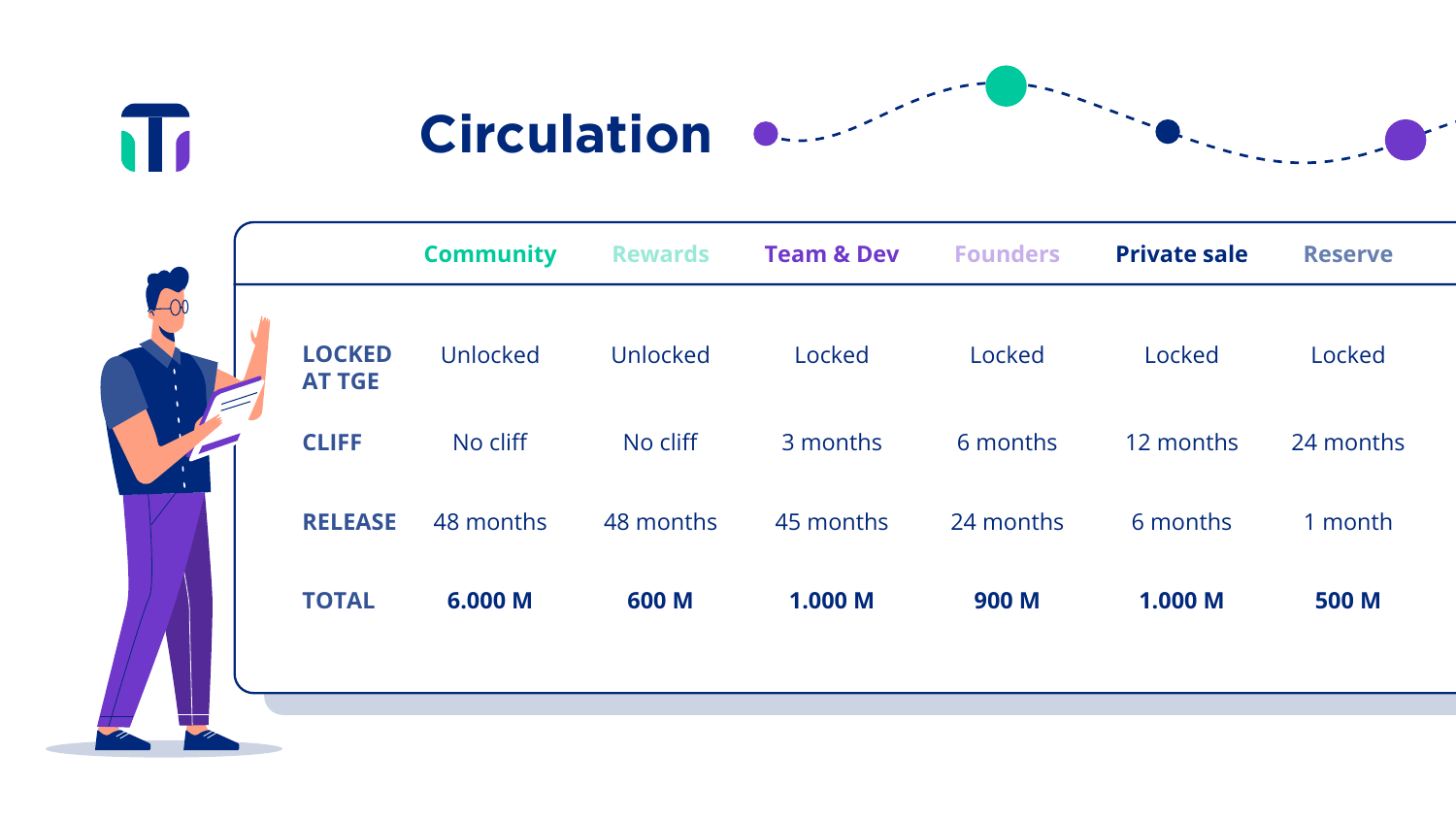![](_page_21_Figure_0.jpeg)

![](_page_21_Figure_1.jpeg)

![](_page_21_Figure_2.jpeg)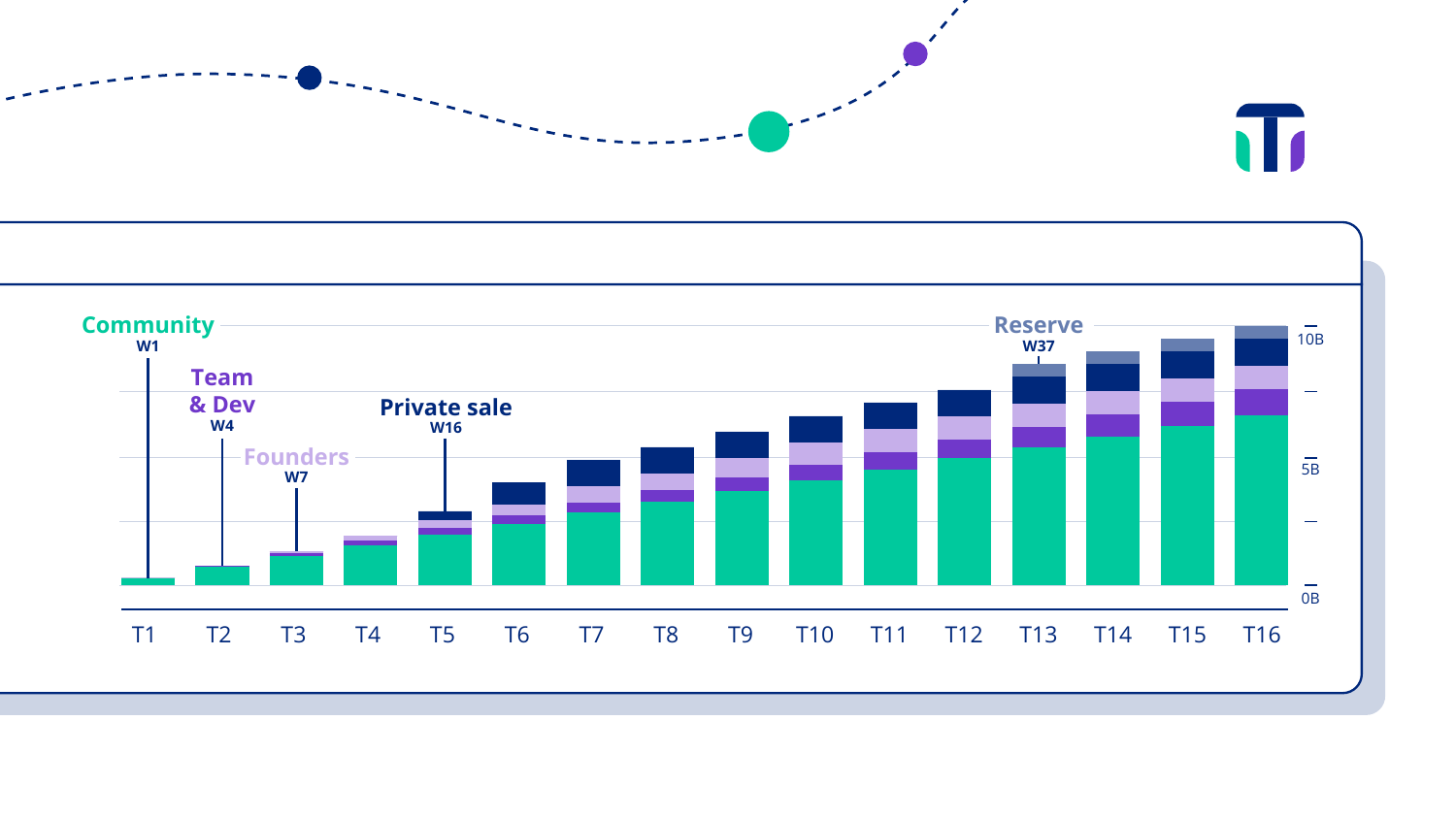**135.000 PARTICIPANTS**

**900.000 INTERACTIONS**

**120.000 FOLLOWERS**

![](_page_22_Picture_4.jpeg)

**1 LOTTERY WINNER**

**3 REFERRAL WINNERS**

**Airdrop & Lottery**

## AIRDROP **10.000.000 THECA 20TH-31ST DECEMBER 2021** LOTTERY **100.000 THECA**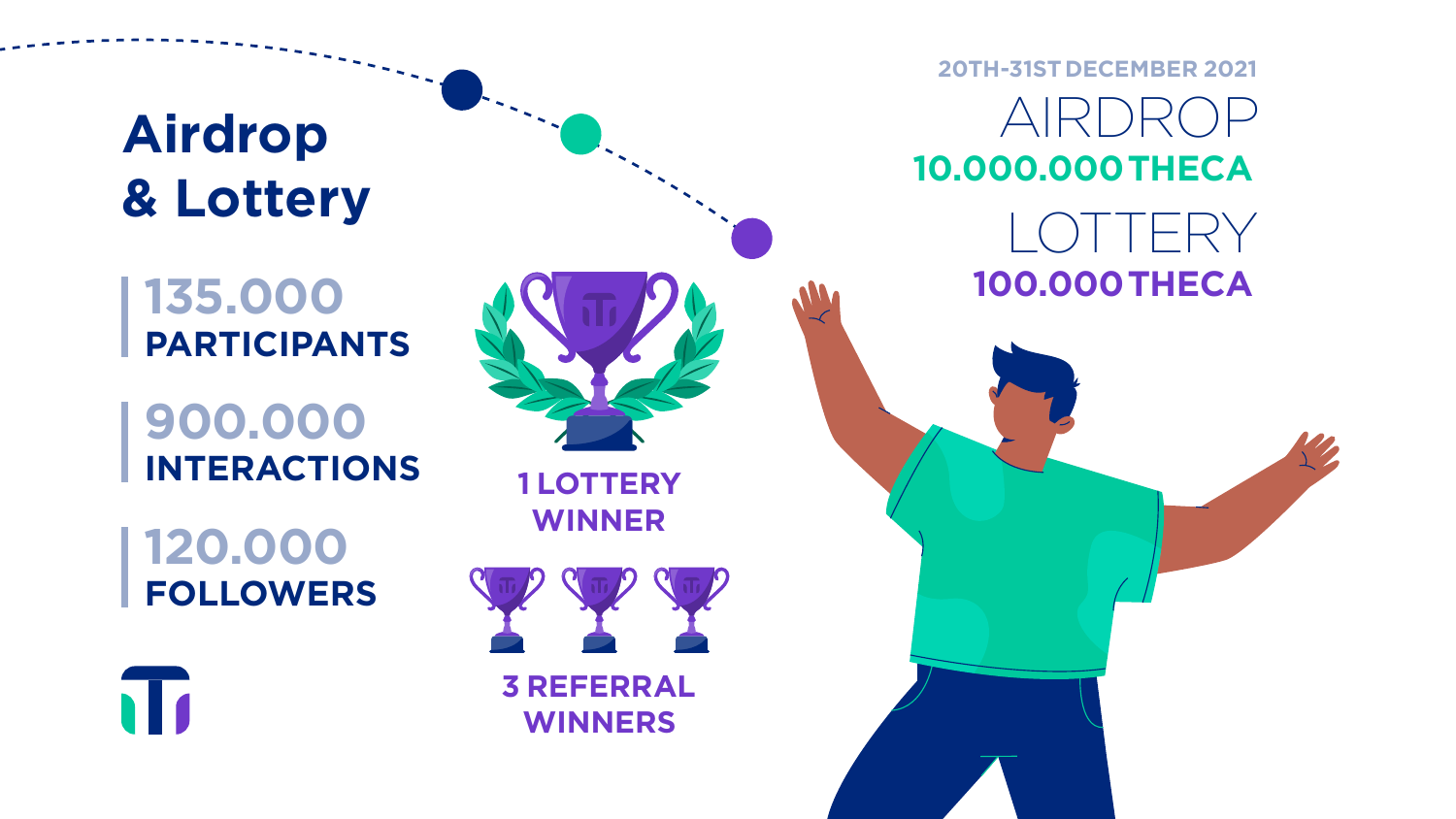## **Private Sale is live!**

Buying THECA during the private sale allows you to own THECA at very low prices and immediately participate in Theca project.

**Be the first one to own THECA token**

![](_page_23_Picture_3.jpeg)

![](_page_23_Picture_4.jpeg)

![](_page_23_Picture_5.jpeg)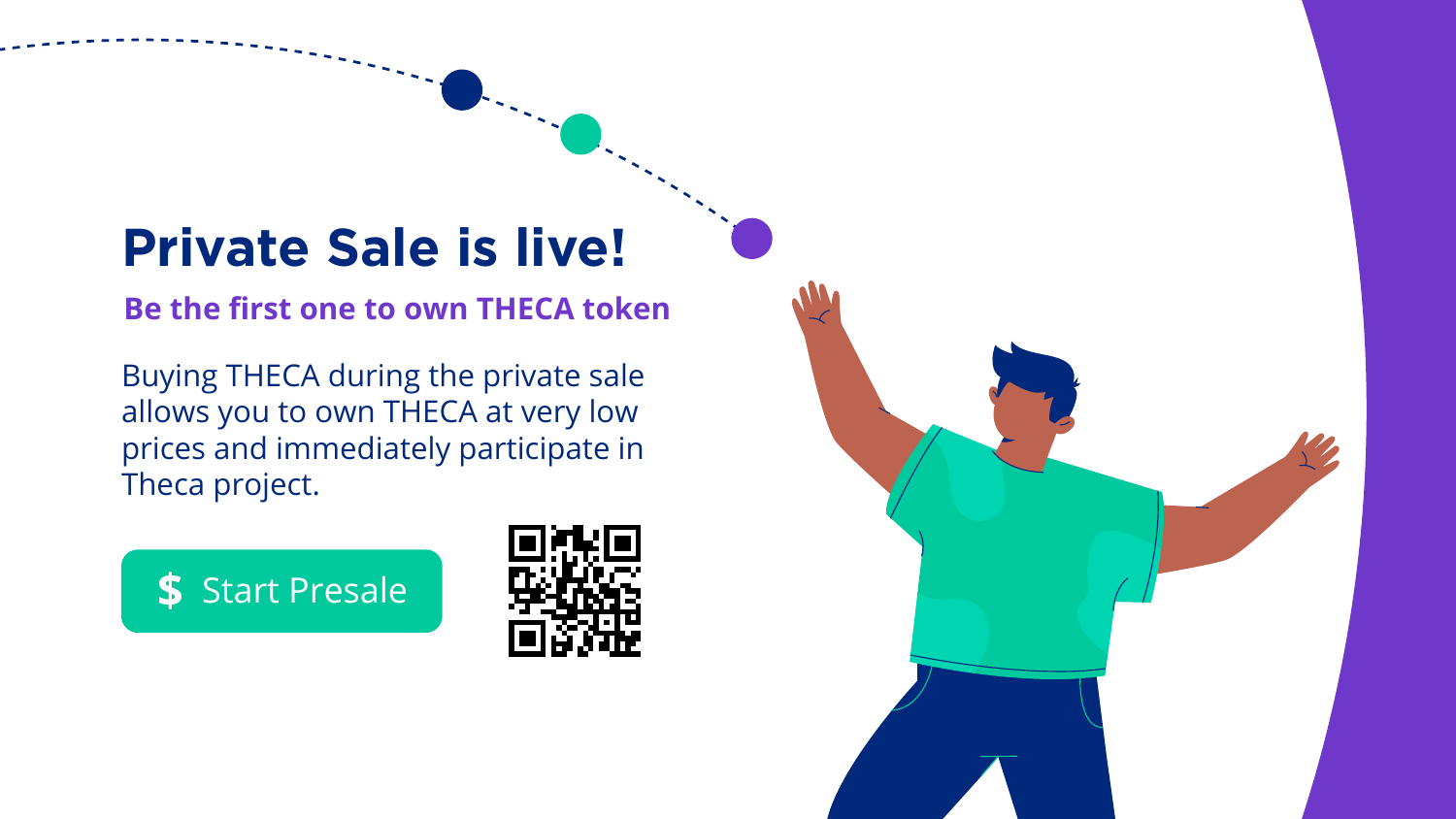# How to participate to **Theca Private Sale**

To be able to participate in the Theca Private Sale, complete the following steps:

- Connect your compatible Solana wallet
- Enter the amount of USDC you want to invest
- Enter your email to receive notifications of request

![](_page_24_Picture_6.jpeg)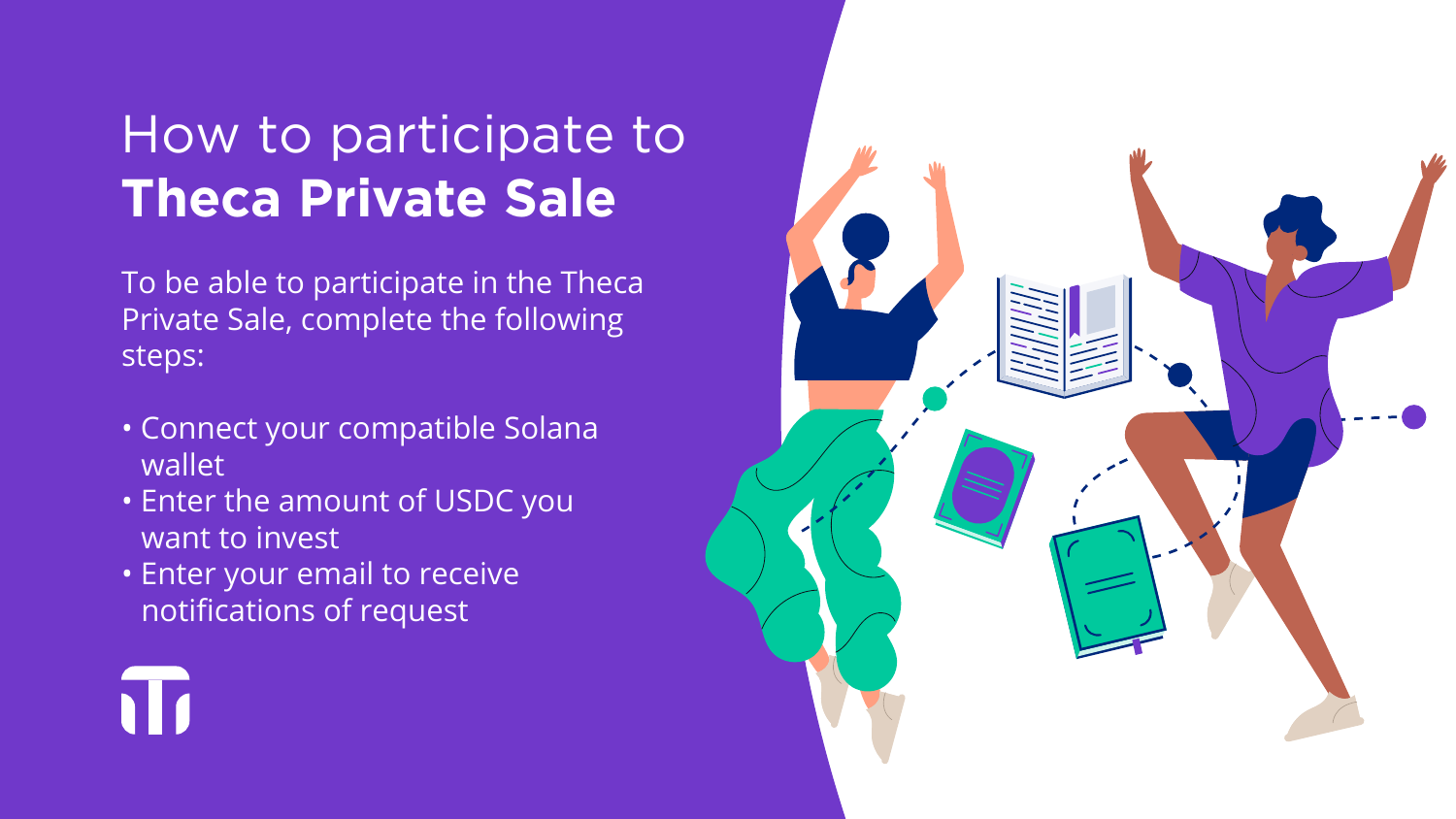**A**

### **\$1,000 Minimum Purchase**

**\$0.012 Price**

 $\mathcal{L}_{\ell}$ 

**Cliff 12 months Vesting 6 months**

![](_page_25_Picture_5.jpeg)

**Cliff 12 months Vesting 6 months**

![](_page_25_Picture_10.jpeg)

![](_page_25_Picture_11.jpeg)

**\$14,999 Max Purchase**

### **\$15,000 Minimum Purchase**

**\$0.010 Price**

**\$50,000 Max Purchase**

**B**

## **Private sale options**

 $\left| \cdot \right|$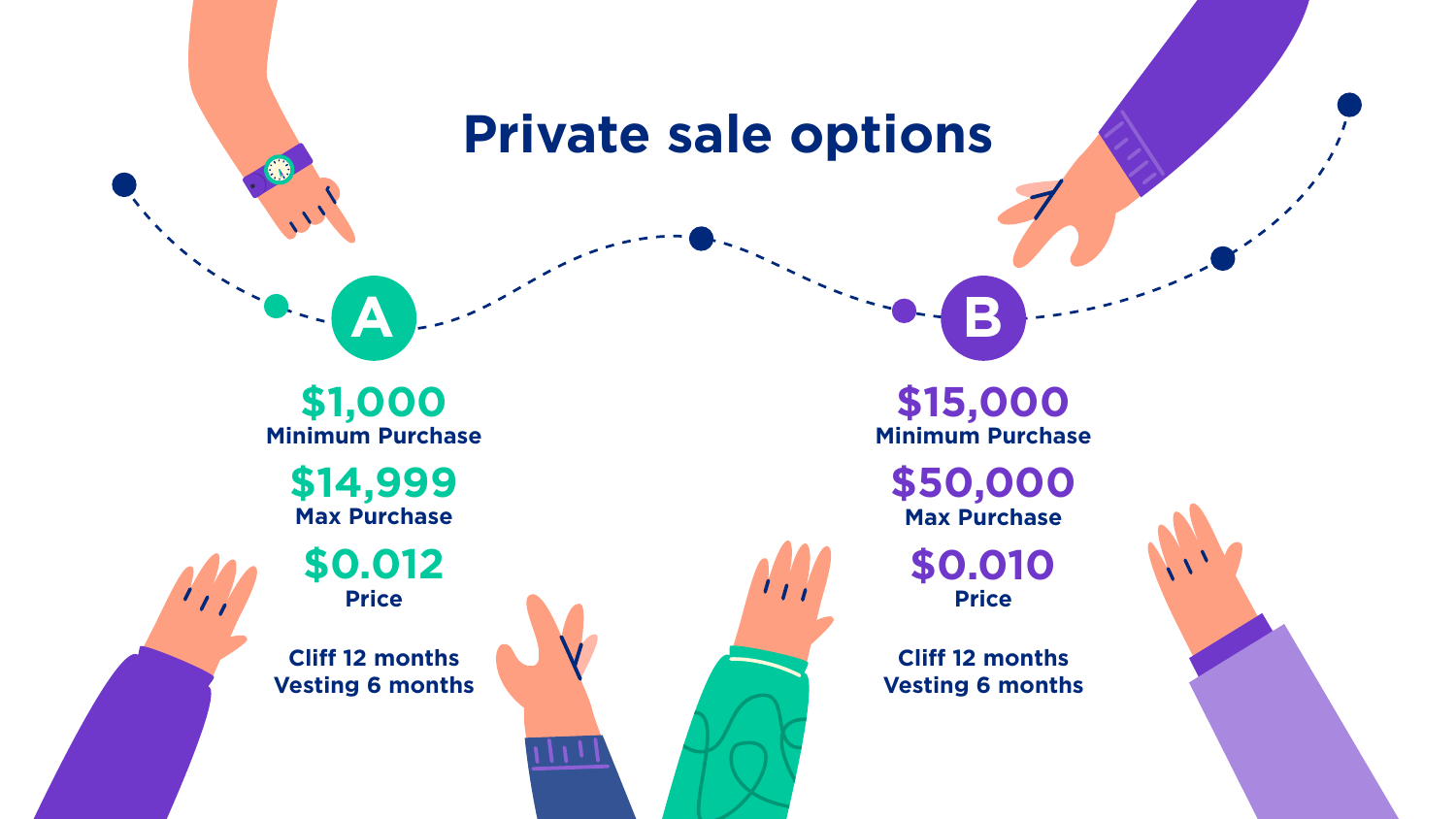![](_page_26_Picture_0.jpeg)

![](_page_26_Picture_2.jpeg)

![](_page_26_Picture_3.jpeg)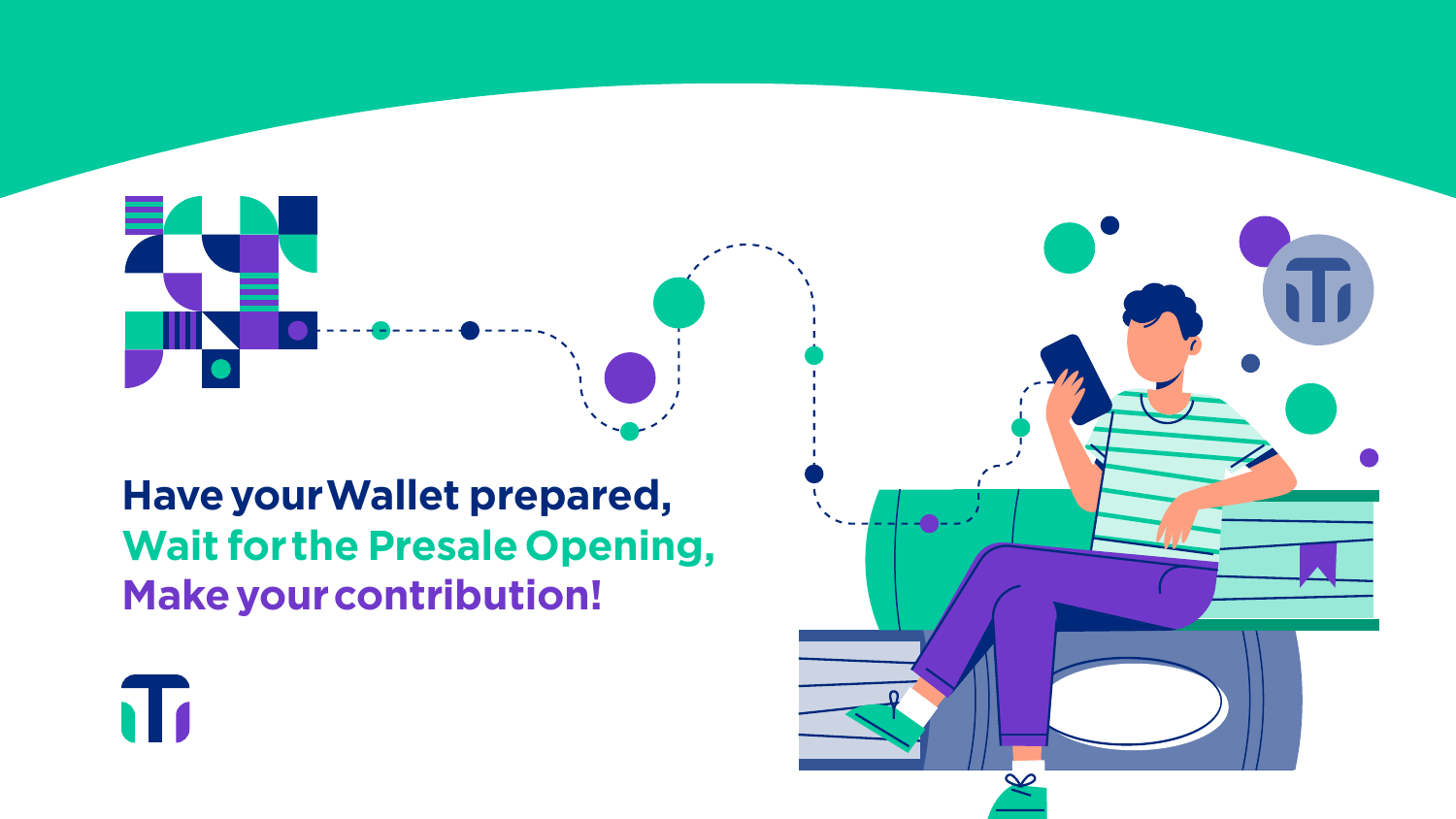![](_page_27_Picture_0.jpeg)

# Join the first **blockchain library**

![](_page_27_Picture_2.jpeg)